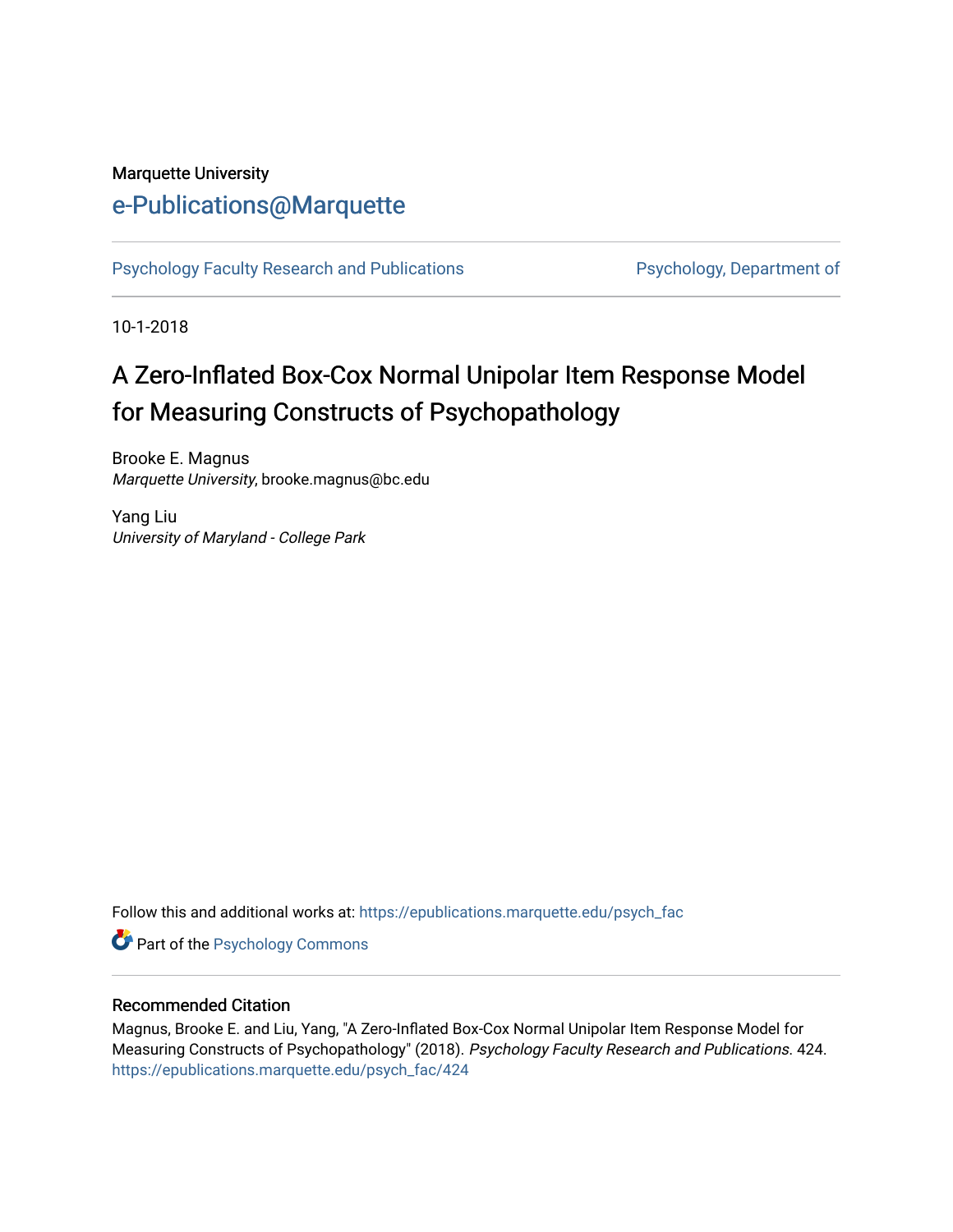**Marquette University**

# **e-Publications@Marquette**

## *Psychology Faculty Research and Publications/College of Arts and Sciences*

*This paper is NOT THE PUBLISHED VERSION;* **but the author's final, peer-reviewed manuscript.** The published version may be accessed by following the link in the citation below.

*Applied Psychological Measurement*, Vol. 42, No. 7 (October 1, 2018): 571-589. [DOI.](https://doi.org/10.1177%2F0146621618758291) This article is © SAGE and permission has been granted for this version to appear in [e-Publications@Marquette.](http://epublications.marquette.edu/) SAGE does not grant permission for this article to be further copied/distributed or hosted elsewhere without the express permission from SAGE.

# A Zero-Inflated Box-Cox Normal Unipolar Item Response Model for Measuring Constructs of Psychopathology

Brooke E. Magnus Marquette University, Milwaukee, WI Yang Liu University of Maryland, College Park, MD

## Corresponding Author:

Brooke E. Magnus, Department of Psychology, Marquette University, Cramer Hall #317, 604 N. 16th Street, Milwaukee, WI 53233, USA. Email: [brooke.magnus@marquette.edu](mailto:brooke.magnus@marquette.edu)

## Abstract

This research introduces a latent class item response theory (IRT) approach for modeling item response data from zero-inflated, positively skewed, and arguably unipolar constructs of psychopathology. As motivating data, the authors use 4,925 responses to the Patient Health Questionnaire (PHQ-9), a nine Likert-type item depression screener that inquires about a variety of depressive symptoms. First, Lucke's log-logistic unipolar item response model is extended to accommodate polytomous responses. Then, a nontrivial proportion of individuals who do not endorse any of the symptoms are accounted for by including a nonpathological class that represents those who may be absent on or at some floor level of the latent variable that is being measured by the PHQ-9. To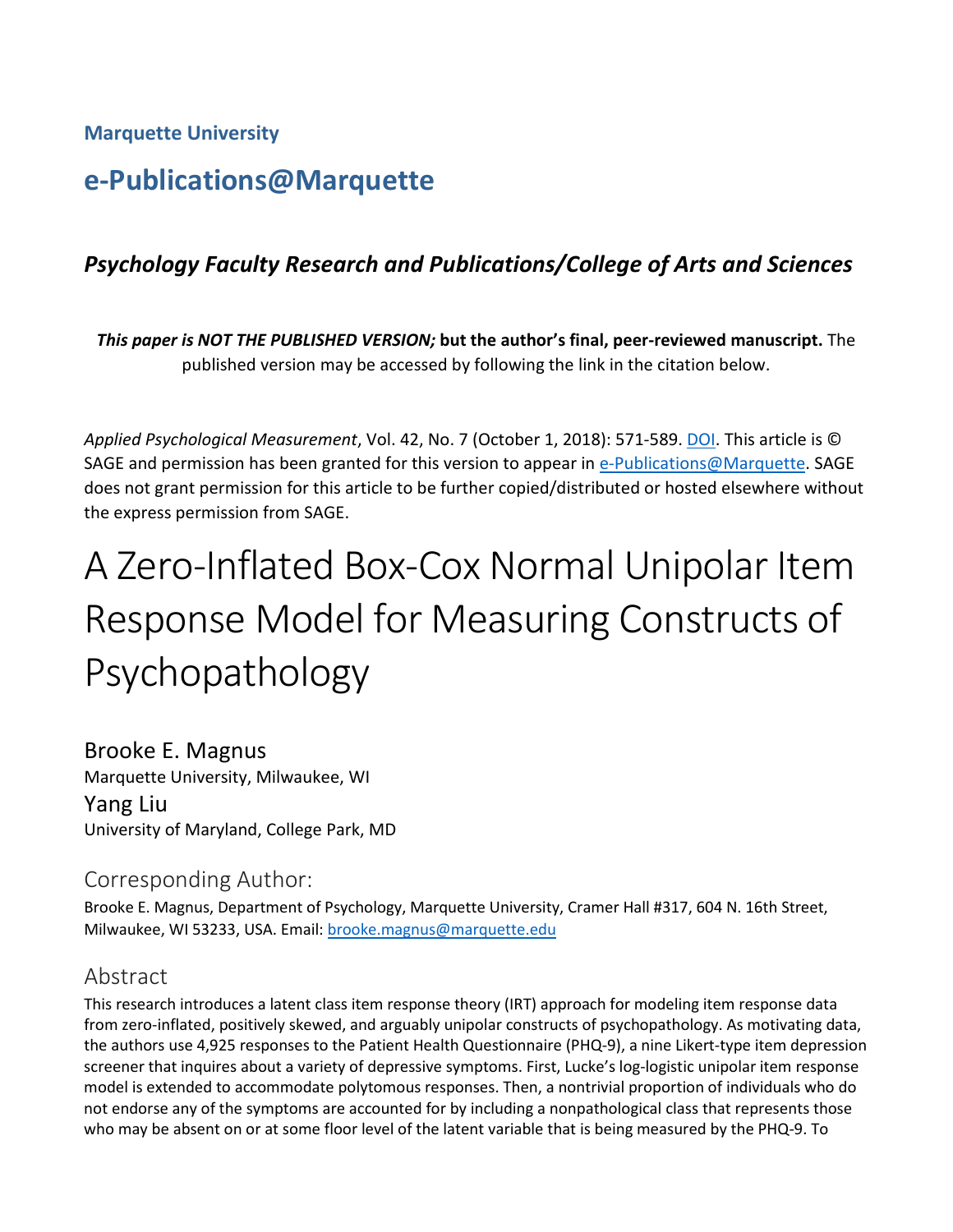enhance flexibility, a Box-Cox normal distribution is used to empirically determine a transformation parameter that can help characterize the degree of skewness in the latent variable density. A model comparison approach is used to test the necessity of the features of the proposed model. Results suggest that (a) the Box-Cox normal transformation provides empirical support for using a log-normal population density, and (b) model fit substantially improves when a nonpathological latent class is included. The parameter estimates from the latent class IRT model are used to interpret the psychometric properties of the PHQ-9, and a method of computing IRT scale scores that reflect unipolar constructs is described, focusing on how these scores may be used in clinical contexts.

#### Keywords

unipolar constructs, latent class item response theory, zero inflation

## Background and Motivation

Over the last decade, item response theory (IRT) has played an increasing role in psychopathology research, commonly used in the assessment of constructs such as depression (e.g., [Cole et al., 2013;](https://journals.sagepub.com/doi/10.1177/0146621618758291) [Lee, Krishnan, & Park,](https://journals.sagepub.com/doi/10.1177/0146621618758291)  [2012\)](https://journals.sagepub.com/doi/10.1177/0146621618758291), anxiety (e.g., [Roberson-Nay, Strong, Nay, Beidel, & Turner, 2007\)](https://journals.sagepub.com/doi/10.1177/0146621618758291), and addiction (e.g., [Liu, Hedeker, &](https://journals.sagepub.com/doi/10.1177/0146621618758291)  [Marmelstein, 2013;](https://journals.sagepub.com/doi/10.1177/0146621618758291) [Muthén & Asparouhov, 2006\)](https://journals.sagepub.com/doi/10.1177/0146621618758291). Although gaining more widespread use in psychology, the application of IRT to clinical assessment poses some unique challenges that are often overlooked in the clinical literature [\(Reise & Revicki, 2015;](https://journals.sagepub.com/doi/10.1177/0146621618758291) [Reise & Rodriguez, 2016\)](https://journals.sagepub.com/doi/10.1177/0146621618758291). Perhaps most fundamentally, IRT models assume that instruments measure bipolar constructs [\(Reise & Waller, 2009\)](https://journals.sagepub.com/doi/10.1177/0146621618758291), likely stemming from IRT having its origins in educational measurement. Although it is reasonable to assume that many educational constructs are bipolar (e.g., math ability falls along a continuum from far below average to far above average), the bipolar assumption may be less justified in clinical assessment, where psychopathology constructs tend to be positively skewed [\(Lucke, 2015;](https://journals.sagepub.com/doi/10.1177/0146621618758291) [Reise & Rodriguez, 2016;](https://journals.sagepub.com/doi/10.1177/0146621618758291) [Reise & Waller, 2009;](https://journals.sagepub.com/doi/10.1177/0146621618758291) [Wall, Park, & Moustaki, 2015\)](https://journals.sagepub.com/doi/10.1177/0146621618758291).

To appreciate why the assumption of a bipolar latent variable may be unrealistic in clinical contexts, depression is considered as measured by the Patient Health Questionnaire (PHQ-9; [Kroenke, Spitzer, & Williams, 2001\)](https://journals.sagepub.com/doi/10.1177/0146621618758291). The PHQ-9 is used extensively in clinical practice and has undergone several psychometric evaluations in clinical and nonclinical samples that are beyond the scope of this research [\(Kocalevent, Hinz, & Brahler, 2013;](https://journals.sagepub.com/doi/10.1177/0146621618758291) Lowe, [Kroenke, Herzog, & Grafe, 2004;](https://journals.sagepub.com/doi/10.1177/0146621618758291) [Martin, Rief, Klaiberg, & Braehler, 2006\)](https://journals.sagepub.com/doi/10.1177/0146621618758291). The measure comprises nine items that inquire about depressive symptoms over the last 14 days, to which respondents endorse *not at all* (0), *several days* (1), *more than half the days* (2), or *nearly every day* (3). [Figure 1](https://journals.sagepub.com/doi/10.1177/0146621618758291) shows the summed score frequencies for 4,925 individuals who completed the PHQ-9 as a depression screener on the 2012 National Health and Nutrition Examination Survey (NHANES; Centers for Disease Control and Prevention & National [Center for Health Statistics, 2012\)](https://journals.sagepub.com/doi/10.1177/0146621618758291). Approximately 35% of the respondents in this sample endorsed "not at all" for all nine items and received a summed score of 0, a value that corresponds to the lowest possible level of the latent variable.



**Figure 1.** Summed score frequencies for 4,925 respondents on the PHQ-9. *Note.* PHQ-9 = Patient Health Questionnaire.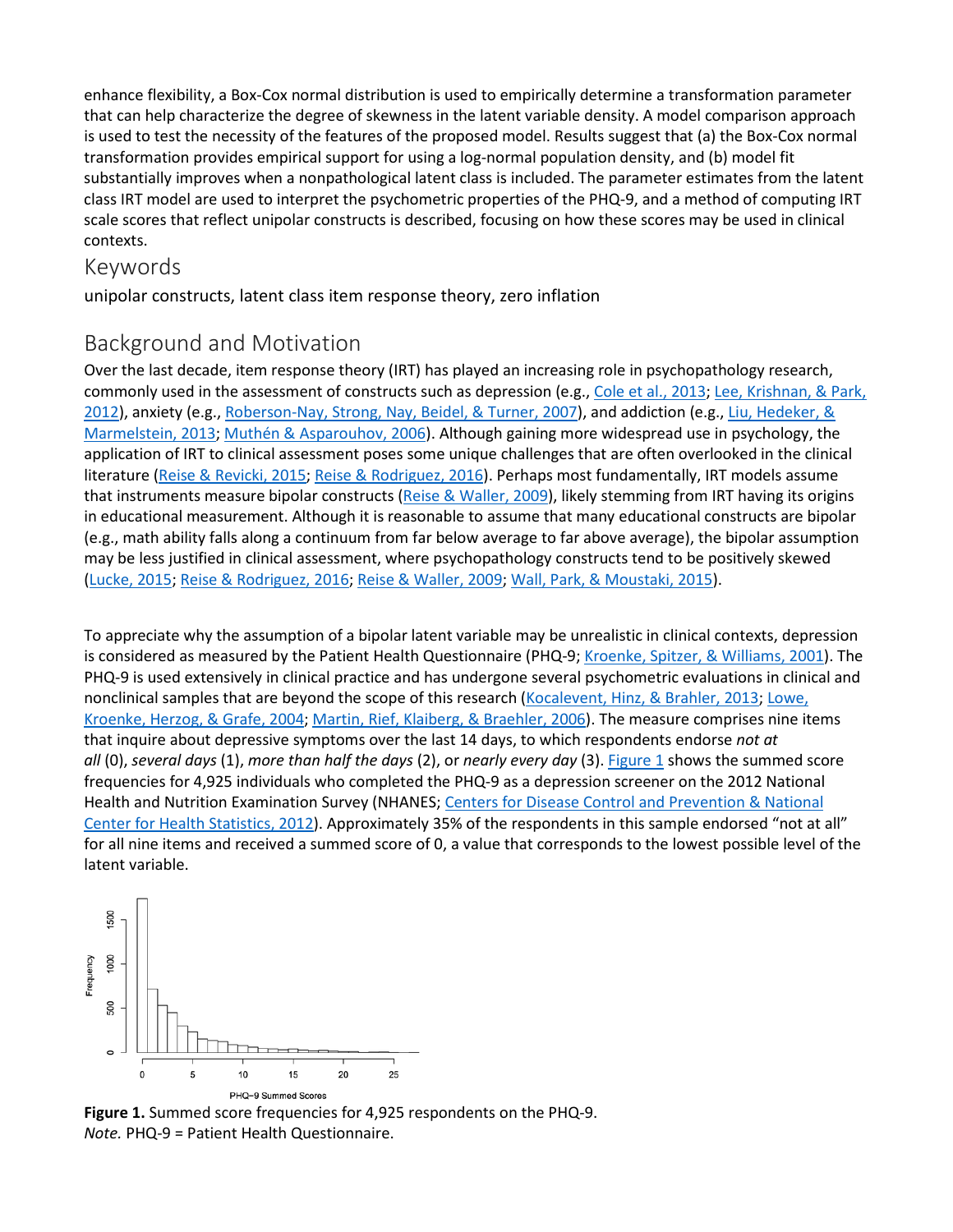For simplicity, [Figure 1](https://journals.sagepub.com/doi/10.1177/0146621618758291) presents summed scores for these 4,925 individuals, but one could also compute IRT scale scores. In this case, a summed score of 0 would map onto an IRT scale score that suggests a below average level of depression (i.e., a negative score); however, should individuals who endorse none of the items really be described as having "below average" levels of depression? Perhaps the lowest end of the latent variable continuum is not below average depression but the absence of depression [\(Reise & Revicki, 2015;](https://journals.sagepub.com/doi/10.1177/0146621618758291) [Reise &](https://journals.sagepub.com/doi/10.1177/0146621618758291)  [Waller, 2009\)](https://journals.sagepub.com/doi/10.1177/0146621618758291), and if so, scores not at the floor level may be more meaningfully interpreted as someone's level of depression relative to someone who has no depression [\(Lucke, 2015\)](https://journals.sagepub.com/doi/10.1177/0146621618758291). Thus, IRT models that assume a unipolar rather than bipolar latent variable may be better suited for assessing constructs of psychopathology (Reise [& Rodriguez, 2016\)](https://journals.sagepub.com/doi/10.1177/0146621618758291). The summed scores in [Figure 1](https://journals.sagepub.com/doi/10.1177/0146621618758291) reveal that depression, at least as measured by the PHQ-9 in a nonclinical sample, may be a unipolar construct (sometimes referred to as a quasi-trait, [Reise &](https://journals.sagepub.com/doi/10.1177/0146621618758291)  [Waller, 2009\)](https://journals.sagepub.com/doi/10.1177/0146621618758291). Some of the existing methodologies for the analysis of arguably unipolar constructs are reviewed first. Then, features of these existing methodologies are combined to develop a more flexible modeling approach for the analysis of the PHQ-9 data, with the possibility of application to other assessments of psychopathology. The computation of IRT scale scores that reflect unipolar constructs is also addressed.

#### A Log-Logistic IRT Model for Unipolar Constructs

Lucke proposed a class of IRT of models that he refers to as unipolar item response models (UIRMs), in which a nonnegative latent variable underlies someone's responses to items on a clinical assessment [\(Lucke,](https://journals.sagepub.com/doi/10.1177/0146621618758291)  [2014,](https://journals.sagepub.com/doi/10.1177/0146621618758291) [2015\)](https://journals.sagepub.com/doi/10.1177/0146621618758291). Based on [Stevens' \(1957\)](https://journals.sagepub.com/doi/10.1177/0146621618758291) psychophysical power model [\(Thomas, 1983\)](https://journals.sagepub.com/doi/10.1177/0146621618758291), Lucke's model treats item responses as manifestations of a nonnegative latent variable  $\theta$ , where  $\theta = 0$  if the respondent possesses no level of the latent variable, and  $\theta > 0$  if the respondent falls at some level of the latent variable. Lucke describes a general class of UIRMs in which a variety of link functions can be used to link the latent variable to the probability of endorsing an item; here, attention is focused on the log-logistic model which is the UIRM analog of the common logistic IRT model [\(Lucke, 2015\)](https://journals.sagepub.com/doi/10.1177/0146621618758291). The log-logistic trace line for a binary response to item  $j$  is expressed as

$$
T_j(U_j = u_j | \theta) = \frac{b_j \theta^{a_j}}{1 + b_j \theta^{a_j}}
$$

in which  $a_j$  is an item discrimination parameter that relates the latent variable to the probability of endorsing the item, and  $b_i$  is an easiness or multiplicative parameter with higher values shifting the trace line toward higher levels of the latent variable. In place of a standard normal population density, a log-normal(0,1) density can be used to describe the latent variable distribution.

The UIRM for dichotomous responses can be viewed as a transformation of the traditional 2 parameter logistic (2PL) IRT model that assumes a bipolar latent variable, and as pointed out in [Reise and Rodriguez \(2016\),](https://journals.sagepub.com/doi/10.1177/0146621618758291) crude approximations of the UIRM item parameter estimates can be obtained through simple transformations of the 2PL item parameters:  $a_i = \alpha_i$  and  $b_i = \exp(-\alpha_i \beta_i)$ , where  $\alpha_i$  and  $\beta_i$  are the discrimination and threshold parameters, respectively, from the traditional 2PL IRT model. Although these models have identical loglikelihoods, there may be conceptual reasons to prefer the unipolar parameterization in the context of psychopathology assessment. First, unipolar models offer the advantage of having an absolute zero point on the latent variable scale, which may be more appealing in the measurement of constructs such as depression; traditional IRT models assume a hypothetical minimum value of  $\theta = -\infty$ . Second, an advantage of using the unipolar log-logistic model over the bipolar logistic model is that scores at higher levels of the latent variable, which correspond to individuals with severe levels of psychopathology, become more diffuse, resulting in clearer separation of individuals at higher levels of the latent variable [\(Reise & Rodriguez, 2016\)](https://journals.sagepub.com/doi/10.1177/0146621618758291). This may be particularly useful in clinical settings where researchers are more likely to be interested in understanding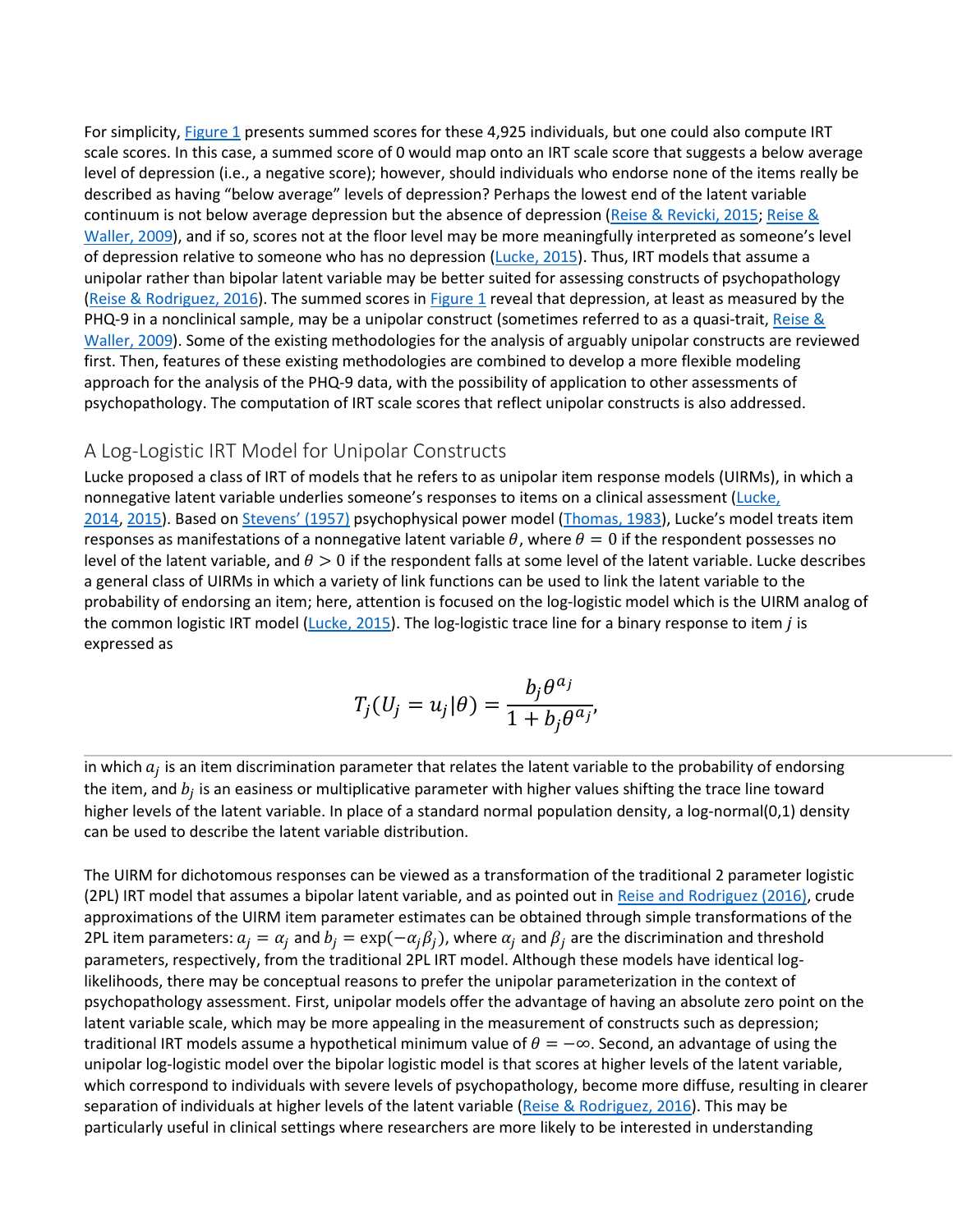individual differences among those with most extreme levels of psychopathology. Recent applications of Lucke's log-logistic model include the assessment of gambling pathology [\(Lucke, 2015\)](https://journals.sagepub.com/doi/10.1177/0146621618758291) and impulsivity (Reise & [Rodriguez, 2016\)](https://journals.sagepub.com/doi/10.1177/0146621618758291).

#### Box-Cox Normal Transformation for the Latent Variable Distribution

Lucke's log-logistic model assumes that the latent variable follows a log-normal(0,1) distribution in the population. Although the log-normal distribution is commonly used to model nonnegative, positively skewed data, other latent variable densities may also be appropriate. One approach involves empirically estimating the latent variable density to account for nonnormality [\(Woods, 2006,](https://journals.sagepub.com/doi/10.1177/0146621618758291) [2007;](https://journals.sagepub.com/doi/10.1177/0146621618758291) [Woods & Thissen, 2006\)](https://journals.sagepub.com/doi/10.1177/0146621618758291). Another option is to approximate the latent variable density with a skew-normal distribution [\(Molenaar, 2015;](https://journals.sagepub.com/doi/10.1177/0146621618758291) [Molenaar,](https://journals.sagepub.com/doi/10.1177/0146621618758291)  [Dolan, & de Boeck, 2012\)](https://journals.sagepub.com/doi/10.1177/0146621618758291). Others have adopted a mixture modeling approach, using a mixture of normal and degenerate distributions to accommodate heterogeneous populations [\(Muthén & Asparouhov, 2006;](https://journals.sagepub.com/doi/10.1177/0146621618758291) [Wall et al.,](https://journals.sagepub.com/doi/10.1177/0146621618758291)  [2015\)](https://journals.sagepub.com/doi/10.1177/0146621618758291). For consistency with Lucke's log-logistic model, the log-normal(0,1) population density is retained but additional flexibility is introduced by allowing the transformation parameter to be determined empirically. The Box-Cox transformation is a power transformation in which an additional parameter νν is estimated to characterize the degree of skewness in the data. The Box-Cox density function for latent variable  $\theta\theta$  can be written as

$$
f(\theta) = \theta^{\nu-1} \frac{1}{\sqrt{2\pi\sigma^2}} \exp[-\frac{1}{2}(\frac{\theta^* - \mu}{\sigma})^2],
$$

where

$$
\theta^* = \begin{cases} \frac{\theta^{\nu} - 1}{\nu} (\nu \neq 0) \\ \log \theta (\nu = 0) \end{cases}.
$$

The log-normal distribution is a special case of the Box-Cox normal distribution in which  $v = 0$ . Thus, estimates of  $\nu$  near 0 provide empirical support for the use of a log-normal latent variable density. Within the IRT literature, the Box-Cox transformation has been used to find the optimal transformation for response time distributions that are conditional on a latent speed factor [\(Klein Entink, van der Linden, & Fox, 2009\)](https://journals.sagepub.com/doi/10.1177/0146621618758291); however, to the authors' knowledge, it has not been used to find the optimal transformation for a nonnegative, positively skewed latent variable density.

#### Latent Class Item Response Models for Zero-Inflated Data

A common artifact of measuring constructs of psychopathology is zero inflation—that is, a floor effect of summed or scale scores that is the result of a subset of individuals in the sample who do not exhibit any degree of the psychopathology that is being measured. One approach to modeling constructs of psychopathology that exhibit such zero inflation is mixture or latent class IRT, in which the latent variable density is specified as a mixture of normal and degenerate distributions to accommodate population heterogeneity (Finkelman, Green, [Gruber, & Zaslavsky, 2011;](https://journals.sagepub.com/doi/10.1177/0146621618758291) [Magnus & Thissen, 2017;](https://journals.sagepub.com/doi/10.1177/0146621618758291) [Wall et al., 2015\)](https://journals.sagepub.com/doi/10.1177/0146621618758291). According to the latent class IRT model, the trace line describing the conditional probability of endorsing a particular response category is expressed as a function of both a latent variable and a group membership,

$$
T_j(U_j = u_j | \theta, \pi_1, ..., \pi_G) = \sum_{g=1}^G \pi_g P_{gj}(U_j = u_j | \theta),
$$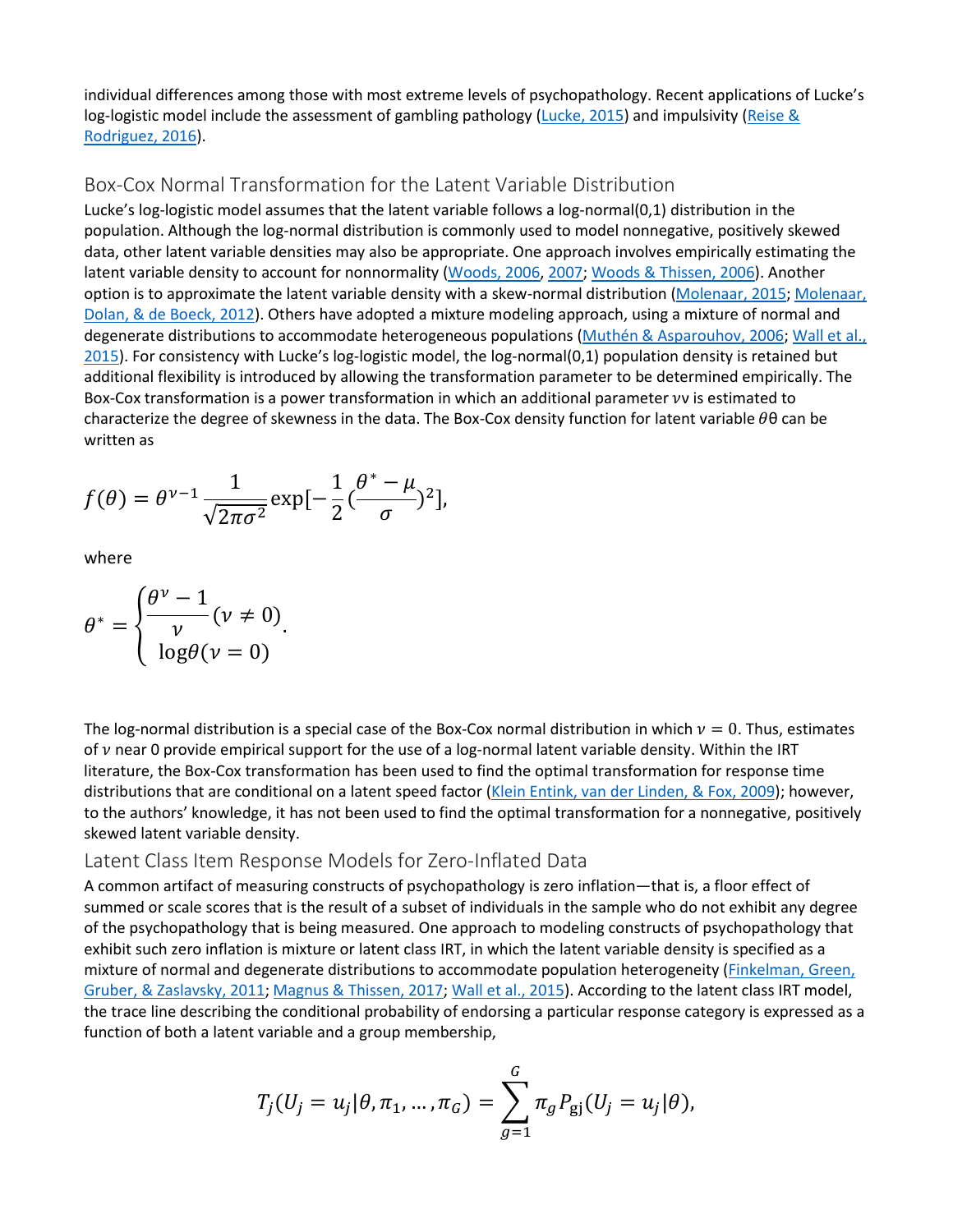in which g denotes latent class membership,  $\pi_g$  specifies the probability of belonging to latent class g, and  $P_{\rm gj}(U_j = u_j | \theta)$  is the conditional probability of observing response  $u_j$  from someone in latent class g, where  $\sum_{s=1}^{G} \pi_g = 1$  $g=1$ [\(Hagenaars & McCutcheon, 2002\)](https://journals.sagepub.com/doi/10.1177/0146621618758291). [Wall et al. \(2015\)](https://journals.sagepub.com/doi/10.1177/0146621618758291) used a latent class IRT model to analyze data from a questionnaire about alcohol use disorder, in which a nontrivial subpopulation of respondents does not possess any level of the latent variable being measured (e.g., alcohol abstainers responding to items about alcohol dependence). Although their model can include any number of latent classes, the version most relevant to the data described here includes a latent class that comprises a subset of the individuals who do not endorse any of the items on a symptom checklist—what can be considered a nonpathological group. The IRT model for this class is degenerate, which Wall et al. represent with a point mass at an arbitrarily large negative value of the latent variable mean (e.g.,  $\mu_k = -100$ ). The other latent class in their model, which they refer to as a pathological group, describes individuals who do possess some level of the latent variable that is being measured; that is, they fall along the severity continuum that is implied by a bipolar IRT model that assumes a normal population distribution.

[Finkelman et al. \(2011\)](https://journals.sagepub.com/doi/10.1177/0146621618758291) analyzed psychopathology data using a similar model, also including a latent class to account for a subset of the individuals who endorse all of the items on a symptoms checklist. More recently, [Magnus and Thissen \(2017\)](https://journals.sagepub.com/doi/10.1177/0146621618758291) used latent class IRT to model zero-inflated and maximum-inflated symptom frequency data on a measure of emotional health. Applications of latent class IRT modeling demonstrate its usefulness in describing zero-inflated data that often arise in the assessment of nonclinical samples; however, existing applications of this method have assumed a normal density for those who fall along the latent variable continuum, implying a bipolar latent variable for members of the pathological class. If depression truly is a unipolar construct, a model that takes into consideration the unipolar nature of the construct within the pathological class while simultaneously accounting for the zero inflation that manifests from within the nonpathological class may be more appropriate. Individuals belonging to the nonpathological class can receive a score that is substantively meaningful within the framework of a unipolar latent variable: zero.

#### The Proposed Model

A latent class item response model that extends Lucke's UIRM is proposed to (a) accommodate polytomous item responses that are frequently found on measures of psychopathology, and (b) account for zero inflation that can often occur on such measures. To enhance flexibility, the assumption of a log-normal population density is also relaxed by specifying a Box-Cox normal distribution for the latent variable. The skewness of the latent variable can then be characterized by a transformation parameter that is estimated directly from the item response data, with values near zero providing support for a log-normal population density. As shown here, maximum likelihood estimation can be used as an alternative to the Bayesian methods described by [Lucke \(2014,](https://journals.sagepub.com/doi/10.1177/0146621618758291) [2015\)](https://journals.sagepub.com/doi/10.1177/0146621618758291).

Lucke's UIRM model can be generalized to polytomous responses by introducing a category-specific easiness parameter,  $b_{jk}$ . The probability of endorsing category k on item *j* can be parameterized as a model of differences between cumulative probabilities for adjacent categories that is analogous to the graded response model (GRM; [Samejima, 1968\)](https://journals.sagepub.com/doi/10.1177/0146621618758291). Thus, a log-logistic trace line for polytomous item responses with categories  $k =$  $1, ..., K$  can be expressed as

$$
T_j(U_j = u_j | \theta) = \frac{b_{jk}\theta^{a_j}}{1 + b_{jk}\theta^{a_j}} - \frac{b_{jk+1}\theta^{a_j}}{1 + b_{jk+1}\theta^{a_j}}
$$

where  $a_j$  j is a discrimination parameter for item *j* that is assumed to be equal across all response categories, and  $b_{ik}$  is an easiness parameter for category k such that larger values suggest that one must be at higher levels of the latent variable  $\theta$  to endorse more severe response categories. As described in [Lucke's \(2014\)](https://journals.sagepub.com/doi/10.1177/0146621618758291) original paper, the discrimination and easiness parameters can be used to compute the severity of an item. In extending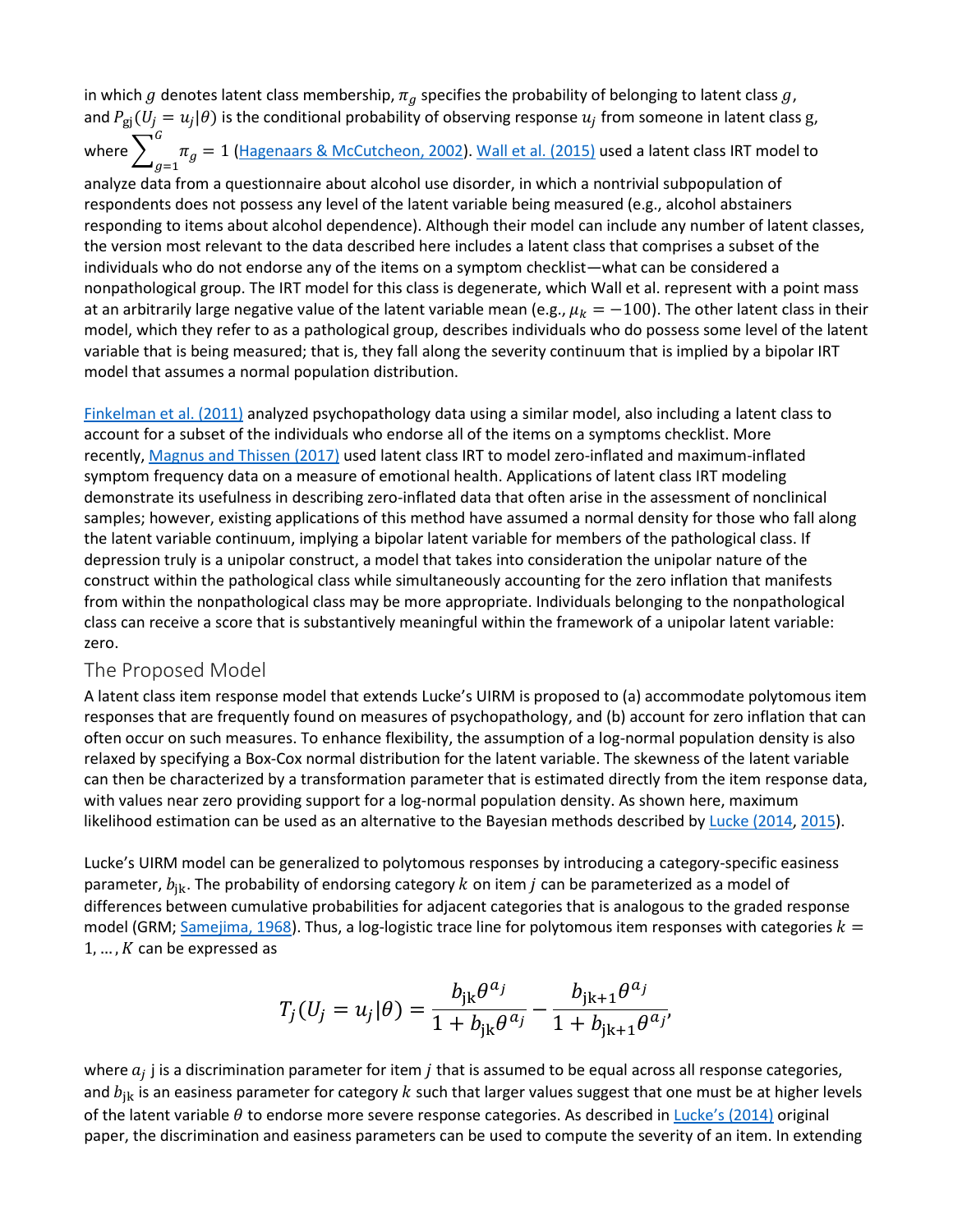the concept of a severity parameter to the polytomous case,  $K - 1$  severity parameters for each item are estimated:

$$
d_{jk} = \left(\frac{1}{b_{jk}}\right)^{\frac{1}{a_j}}.
$$

The severity parameter  $d_{jk}$  for item *j* can then be interpreted as the point on the latent variable  $\theta$  where one has a 50% probability of endorsing category  $k$  or higher.

To allow for the possibility of a nonpathological group, a latent class IRT approach similar to that of [Wall et al.](https://journals.sagepub.com/doi/10.1177/0146621618758291)  [\(2015\)](https://journals.sagepub.com/doi/10.1177/0146621618758291) is adopted. The nonpathological class represents some, perhaps many, of the people in the sample who do not endorse any of the symptoms and do not have any degree of depression. They can be thought of as being absent on or at some floor level of depression. The pathological class represents everyone else. Importantly, the pathological class is expected to include some individuals who do not endorse any of the symptoms but still have some degree of depression (i.e., their symptoms are not addressed by the measure). Anyone who endorses at least one of the symptoms is automatically a member of the pathological class. Importantly, everyone in the population is considered "at risk" of depression—there is no one to whom the construct does not apply. It is instead a question of whether all who are at risk are believed to have depression.

Let  $I_p$  be in indicator variable denoting membership in the pathological class, with probability  $\pi p \pi p$ . Assuming that the pathological and nonpathological latent classes are mutually exclusive, the general latent class model shown in [Equation 4](javascript:popRef() can be written as

$$
T_j(U_j = u_j | \theta, \pi_p) = (1 - \pi_p)[P_j(U_j = 0) = 1 | \theta, I_p = 0] + \pi_p[T_j(U_j = u_j | \theta, I_p = 1)]
$$

where  $u_i = \{0,1,2,3\}$  for items with four Likert-type response categories. The first line of [Equation 7](javascript:popRef() shows that the IRT model for the nonpathological class is degenerate; that is, an IRT model does not underlie the responses of individuals belonging to this class. If someone is a member of the nonpathological class, they respond "not at all" to each symptom with a probability of 1. In contrast, item responses from the pathological class are described by an IRT model, as shown with the trace line that is expressed in the second line of [Equation 7.](javascript:popRef() It is important to recognize that according to this IRT model, some individuals belonging to the pathological class are expected to have all-0 response patterns.

Let  $N_0$  be the number of people with response pattern  $U = 0$ , an all-0 response pattern, and let  $N_u$  be the number of people with response pattern  $U = u$ . Given response patterns  $U = u$ , the log likelihood of item parameters  $\alpha = {\bf{a}_i, b_{ik}}$  for items  $j = 1, ..., J$  with response categories  $k = 1, ..., K - 1$ , the latent class proportion  $\pi_p$ , and the Box-Cox transformation parameter  $\nu$ , can be expressed as

$$
\log L(\alpha, \pi_p, \nu; \{\mathbf{u}\}_1^J) = N_0 \log[(1 - \pi_p) + \pi_p T(\mathbf{U} = 0 | \alpha, \theta, I_p = 1)]
$$

$$
+ \sum_{\mathbf{u} \neq 0} N_{\mathbf{u}} \log[\pi_p T(\mathbf{U} = \mathbf{u} | \alpha, \theta, I_p = 1)].
$$

In [Equation 8,](javascript:popRef()  $T(U = u | \alpha, \theta, I_p = 1)$  traces the conditional probability of observing response pattern  $U = u$  for someone in the pathological class, and  $T(U = 0|\alpha, \theta, I_n = 1)$  traces the conditional probability of observing response pattern  $U = 0$  for someone in the pathological class.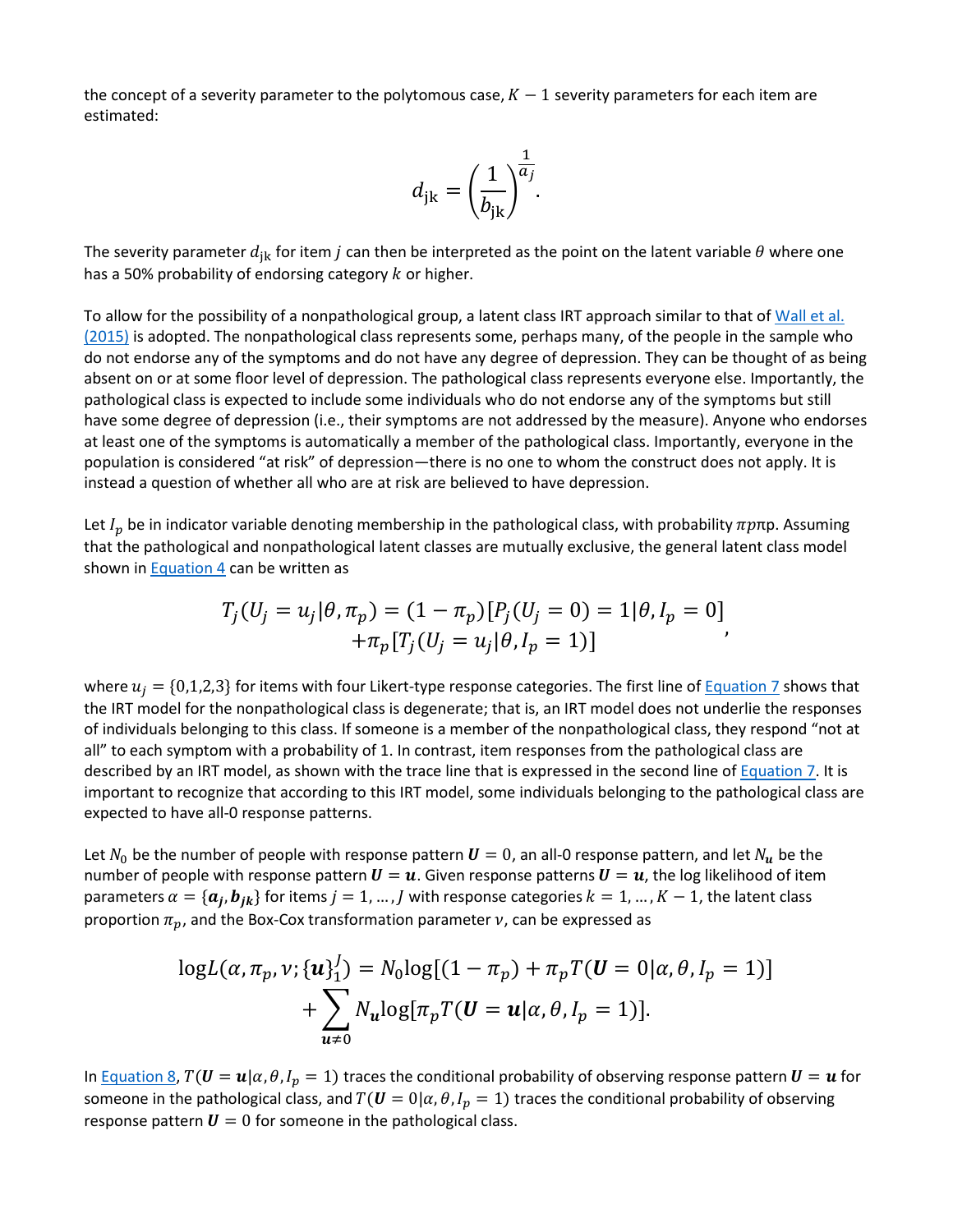## Goals of the Current Research

The primary goal of this research was to combine existing psychometric approaches to model data where (a) the construct of interest is arguably unipolar, and (b) there is a large degree of zero inflation. Responses to the PHQ-9 serve as motivating data. First, Lucke's log-logistic UIRM is extended to accommodate polytomous item responses. Then, flexibility is incorporated by using a Box-Cox normal transformation for the latent variable distribution. Finally, the issue of zero inflation that is not accounted for by the IRT model is addressed by including a latent class that describes a proportion of individuals who do not endorse any of the items and may be absent on the latent variable (i.e., they do not have depression). To test the usefulness of this approach over more parsimonious modeling techniques, four models are compared in sequence: a log-logistic UIRM with a lognormal prior, a log-logistic UIRM with a Box-Cox normal prior, a zero-inflated log-logistic UIRM with a log-normal prior, and a zero-inflated log-logistic UIRM with a Box-Cox normal prior. All model parameters were estimated with maximum likelihood using nlm, R's general optimizer, by minimizing the negative of the log likelihood function specified in [Equation 8](javascript:popRef() [\(R Core Team, 2016\)](https://journals.sagepub.com/doi/10.1177/0146621618758291). As a secondary goal, a method of computing IRT scale scores "As a secondary goal, a method of computing IRT scale scores for unipolar latent variables in the presence of a nonpathological class is described." for unipolar latent variables is described in the presence of a nonpathological class.

## Empirical Analysis of the PHQ-9

#### Model Comparison

[Table 1](https://journals.sagepub.com/doi/10.1177/0146621618758291) contains model fit statistics and parameter estimates for the four models of interest. To compare the performance of the log-normal and Box-Cox normal priors, the two models in the upper panel of the table that do not include a nonpathological class are first considered. In this scenario, all individuals are assumed to belong to the pathological class. Of these two models, both the Akaike information criterion (AIC) and Bayesian information criterion (BIC) support the model with a log-normal prior. Furthermore, the Box-Cox transformation parameter is very close to 0 ( $\nu = 0.03$ ), providing empirical evidence that the log-normal prior sufficiently describes the latent variable distribution.

|                |                                    |                |                | Log-logistic with log-normal prior |                                |                       |        | Log-logistic with Box-Cox normal prior |                                    |                         |                |                    |                    |        |
|----------------|------------------------------------|----------------|----------------|------------------------------------|--------------------------------|-----------------------|--------|----------------------------------------|------------------------------------|-------------------------|----------------|--------------------|--------------------|--------|
| Ite<br>m       | a                                  | $b_1x_1$<br>0  | $b_2x$<br>0    | $b_3x$ l<br>0                      | d <sub>1</sub>                 | d <sub>2</sub>        | d<br>3 | a                                      | $b_1x10$                           | $b_2x$  <br>$\mathbf 0$ | $b_3x$  <br>0  | d <sub>1</sub>     | d <sub>2</sub>     | d<br>3 |
|                | 2.39<br>(0.0)<br>9)                | 1.30<br>(0.28) | 0.17<br>(0.10) | 0.06<br>(0.06)                     | 2.3<br>5                       | 5.4<br>8              | 8.71   | 2.44<br>(0.1)<br>$\left( 0\right)$     | 1.29<br>(0.2)<br>8)                | 0.17<br>(0.10)          | 0.06<br>(0.06) | 2.3                | 5.3<br>$\mathbf 0$ | 8.35   |
| $\overline{2}$ | 3.09<br>(0.1)<br>2)                | 0.80<br>(0.22) | 0.06<br>(0.06) | 0.02<br>(0.03)                     | 2.2<br>6                       | 5.2<br>6              | 8.04   | 3.16<br>(0.1)<br>4)                    | 0.79<br>(0.2)<br>2)                | 0.06<br>(0.06)          | 0.02<br>(0.03) | 2.2<br>3           | 5.0<br>9           | 7.71   |
| $\overline{3}$ | 1.79<br>(0.0)<br>6)                | 4.37<br>(0.51) | 0.78<br>(0.22) | 0.33<br>(0.14)                     | 1.5<br>9                       | 4.1<br>5              | 6.74   | 1.82<br>(0.0)<br>7)                    | 4.41<br>(0.5)                      | 0.79<br>(0.22)          | 0.33<br>(0.14) | 1.5<br>7           | 4.0<br>5           | 6.53   |
| $\overline{4}$ | 2.02<br>(0.0)<br>7)                | 7.98<br>(0.69) | 0.67<br>(0.20) | 0.23<br>(0.12)                     | $\mathbf{L}$<br>$\overline{2}$ | 3.8<br>$\overline{2}$ | 6.42   | 2.04<br>(0.0)<br>7)                    | 8.07<br>(0.7)<br>$\left( 0\right)$ | 0.68<br>(0.20)          | 0.24<br>(0.12) | $\overline{L}$     | 3.7<br>3           | 6.23   |
| 5              | 1.93<br>(0.0)<br>7)                | 1.65<br>(0.31) | 0.32<br>(0.14) | 0.13<br>(0.09)                     | 2.5<br>5                       | 5.9<br>$\overline{2}$ | 9.63   | 1.96<br>(0.0)<br>8)                    | 1.65<br>(0.3)                      | 0.33<br>(0.14)          | 0.13<br>(0.09) | 2.5<br>$\mathbf 0$ | 5.7<br>3           | 9.23   |
| 6              | 2.70<br>(0.1)<br>$\left( 0\right)$ | 0.51<br>(0.17) | 0.07<br>(0.07) | 0.02<br>(0.04)                     | 3.0                            | 6.1<br>6              | 9.32   | 2.76<br>(0.1)<br>3)                    | 0.51<br>(0.1)<br>7)                | 0.07<br>(0.07)          | 0.02<br>(0.04) | 2.9<br>5           | 5.9<br>4           | 8.89   |
| $\overline{7}$ | 2.42<br>(0.1)<br>$\left( 0\right)$ | 0.55<br>(0.18) | 0.10<br>(0.08) | 0.04<br>(0.05)                     | 3.3                            | 6.6<br>0              | 10.0   | 2.47<br>(0.1)                          | 0.55<br>(0.1)<br>8)                | 0.10<br>(0.08)          | 0.04<br>(0.05) | 3.2<br>4           | 6.3<br>6           | 9.54   |

#### **Table 1.** Fit Statistics and IRT Parameter Estimates for the Four Log-Logistic IRT Models.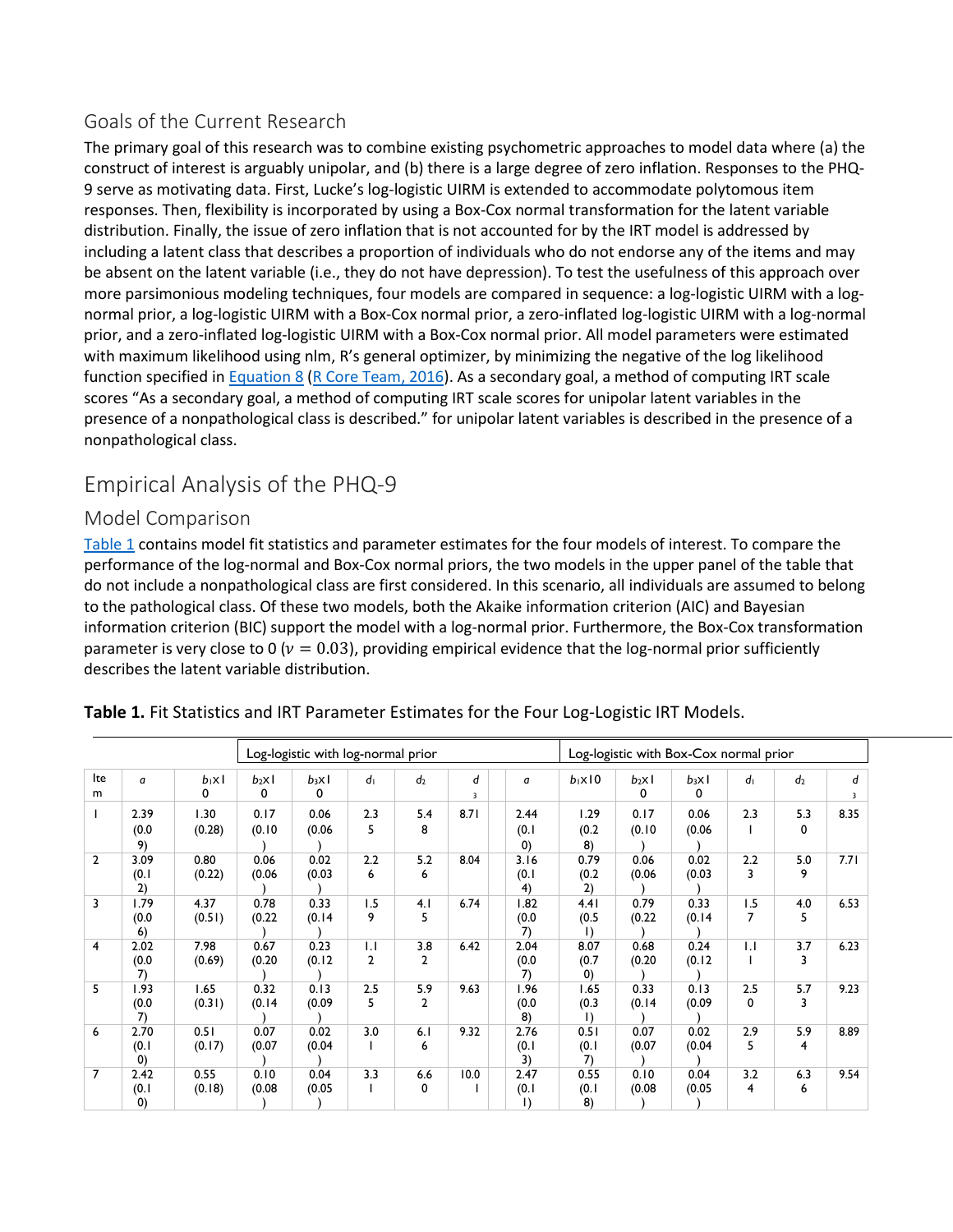| 2.30              | 0.30   | 0.07   | 0.03   | 4.6      | 8.5  | 12.1 | 2.36   | 0.30  | 0.07   | 0.03   | 4.4 | 8.2  | -1.5 |
|-------------------|--------|--------|--------|----------|------|------|--------|-------|--------|--------|-----|------|------|
| (0.1)             | (0.13) | (0.06) | (0.04) | 0        | ۰    | o    | (0.1)  | (0.1) | (0.06) | (0.04) | ь   |      |      |
| $\mathbf{0}$      |        |        |        |          |      |      | つ      |       |        |        |     |      |      |
| 2.31              | 0.06   | 0.02   | 0.01   | 9.2      | 16.3 | 22.8 | 2.37   | 0.06  | 0.02   | 0.01   | 8.7 | 15.2 | 21.2 |
| (0.1)             | (0.06) | (0.03) | (0.02) | <b>L</b> | v    |      | (0.16) | (0.0) | (0.03) | (0.02) | 8   |      |      |
| $\left( 4\right)$ |        |        |        |          |      |      | $n =$  | 6)    |        |        |     |      |      |
|                   |        |        |        |          |      |      | 0:03   |       |        |        |     |      |      |

| $AIC = 51,359.28$ |  |
|-------------------|--|
| $BIC = 51,593.35$ |  |

#### $AIC = 51,360.46$ BIC = 51,601.04

|                                    |                |                    |                | ZI log-logistic with log-normal prior |                                |                       |                              | ZI log-logistic with Box-Cox normal prior   |                               |                         |                         |                       |                        |                                         |  |
|------------------------------------|----------------|--------------------|----------------|---------------------------------------|--------------------------------|-----------------------|------------------------------|---------------------------------------------|-------------------------------|-------------------------|-------------------------|-----------------------|------------------------|-----------------------------------------|--|
| Ite<br>m                           | a              | $b_1x$<br>$\Omega$ | $b_2x$  <br>0  | $b_3x$<br>$\Omega$                    | d <sub>1</sub>                 | d <sub>2</sub>        | d<br>$\overline{\mathbf{3}}$ | a                                           | $b_1$ x <sub>10</sub>         | $b_2x$  <br>$\mathbf 0$ | $b_3x$ l<br>$\mathbf 0$ | d <sub>1</sub>        | d <sub>2</sub>         | $\mathsf{d}$<br>$\overline{\mathbf{3}}$ |  |
| $\mathbf{I}$                       | 2.21<br>(0.09) | 1.82<br>(0.39)     | 0.24<br>(0.14) | 0.08<br>(0.08)                        | 2.1<br>6                       | 5.3<br>7              | 8.83                         | 2.21<br>(0.09)                              | 1.82<br>(0.3)<br>9)           | 0.24<br>(0.14)          | 0.08<br>(0.08)          | 2.1<br>6              | 5.3<br>$\overline{7}$  | 8.84                                    |  |
| $\overline{2}$                     | 2.91<br>(0.12) | 1.20<br>(0.32)     | 0.09<br>(0.09) | 0.02<br>(0.04)                        | 2.0<br>$\overline{7}$          | 5.1<br>$\Omega$       | 8.01                         | 2.91<br>(0.12)                              | 1.19<br>(0.3)<br>2)           | 0.09<br>(0.09)          | 0.02<br>(0.04)          | 2.0<br>$\overline{7}$ | 5.1<br>$\Omega$        | 8.01                                    |  |
| $\overline{3}$                     | 1.60<br>(0.08) | 5.87<br>(0.70)     | 1.06<br>(0.30) | 0.45<br>(0.19)                        | 1.3<br>9                       | 4.0<br>6              | 6.95                         | 1.60<br>(0.08)                              | 5.87<br>(0.7)<br>$\mathbf{0}$ | 1.06<br>(0.30)          | 0.45<br>(0.19)          | 1.3<br>9              | 4.0<br>6               | 6.95                                    |  |
| $\overline{4}$                     | 1.80<br>(0.09) | 11.13<br>(0.96)    | 0.95<br>(0.28) | 0.34<br>(0.17)                        | 0.9<br>$\overline{\mathbf{4}}$ | 3.7<br>ı.             | 6.60                         | 1.80<br>(0.09)                              | 11.13<br>(0.96)               | 0.95<br>(0.28)          | 0.34<br>(0.17)          | 0.9<br>4              | 3.7                    | 6.60                                    |  |
| 5                                  | 1.76<br>(0.08) | 2.21<br>(0.43)     | 0.44<br>(0.19) | 0.18<br>(0.12)                        | 2.3<br>6                       | 5.9<br>$\mathbf 0$    | 10.0<br>$\overline{2}$       | 1.76<br>(0.08)                              | 2.22<br>(0.4)<br>3)           | 0.44<br>(0.19)          | 0.17<br>(0.12)          | 2.3<br>6              | 5.9<br>$\mathbf{0}$    | 10.02                                   |  |
| 6                                  | 2.53<br>(0.11) | 0.73<br>(0.25)     | 0.11<br>(0.09) | 0.03<br>(0.05)                        | 2.8<br>$\mathbf{I}$            | 6.0<br>4              | 9.38                         | 2.53<br>(0.11)                              | 0.73<br>(0.2)<br>5)           | 0.11<br>(0.09)          | 0.03<br>(0.05)          | 2.8<br>$\mathbf{I}$   | 6.0<br>4               | 9.38                                    |  |
| $\overline{7}$                     | 2.26<br>(0.10) | 0.77<br>(0.25)     | 0.15<br>(0.11) | 0.05<br>(0.07)                        | 3.1<br>$\overline{2}$          | 6.5<br>3              | 10.1<br>8                    | 2.26<br>(0.10)                              | 0.77<br>(0.2)<br>5)           | 0.15<br>(0.11)          | 0.05<br>(0.07)          | 3.1<br>$\overline{2}$ | 6.5<br>3               | 10.18                                   |  |
| $\overline{8}$                     | 2.15<br>(0.10) | 0.41<br>(0.18)     | 0.10<br>(0.09) | 0.04<br>(0.06)                        | 4.4<br>$\overline{2}$          | 8.6<br>$\overline{2}$ | 12.5<br>0                    | 2.15<br>(0.10)                              | 0.41<br>(0.1)<br>8)           | 0.10<br>(0.09)          | 0.04<br>(0.06)          | 4.4<br>$\overline{2}$ | 8.6<br>$\mathbf{2}$    | 12.50                                   |  |
| 9                                  | 2.17<br>(0.14) | 0.08<br>(0.08)     | 0.02<br>(0.04) | 0.01<br>(0.03)                        | 9.2<br>$\overline{2}$          | 16.8<br>5.            | 24.0<br>4                    | 2.18<br>(0.14)<br>$n = 0:0$<br>$\mathbf{0}$ | 0.08<br>(0.0)<br>8)           | 0.02<br>(0.04)          | 0.01<br>(0.03)          | 9.2<br>$\overline{2}$ | 16.8<br>$\overline{4}$ | 24.05                                   |  |
| $p_n = 0:095$<br>$AIC = 51,350.24$ |                |                    |                | $p_p = 0.905$                         |                                |                       |                              | $p_n = 0:095$<br>$AIC = 51,352,24$          | $p_p = 0.905$                 |                         |                         |                       |                        |                                         |  |
| $BIC = 51,590.82$                  |                |                    |                |                                       |                                |                       |                              | $BIC = 51,599.32$                           |                               |                         |                         |                       |                        |                                         |  |

*Note.* Upper panel: Models without ZI component. Lower panel: Models with ZI component. The best-fitting model has AIC and BIC values in boldface. IRT = item response theory; AIC = Akaike information criterion; BIC = Bayesian information criterion; ZI = zero-inflated.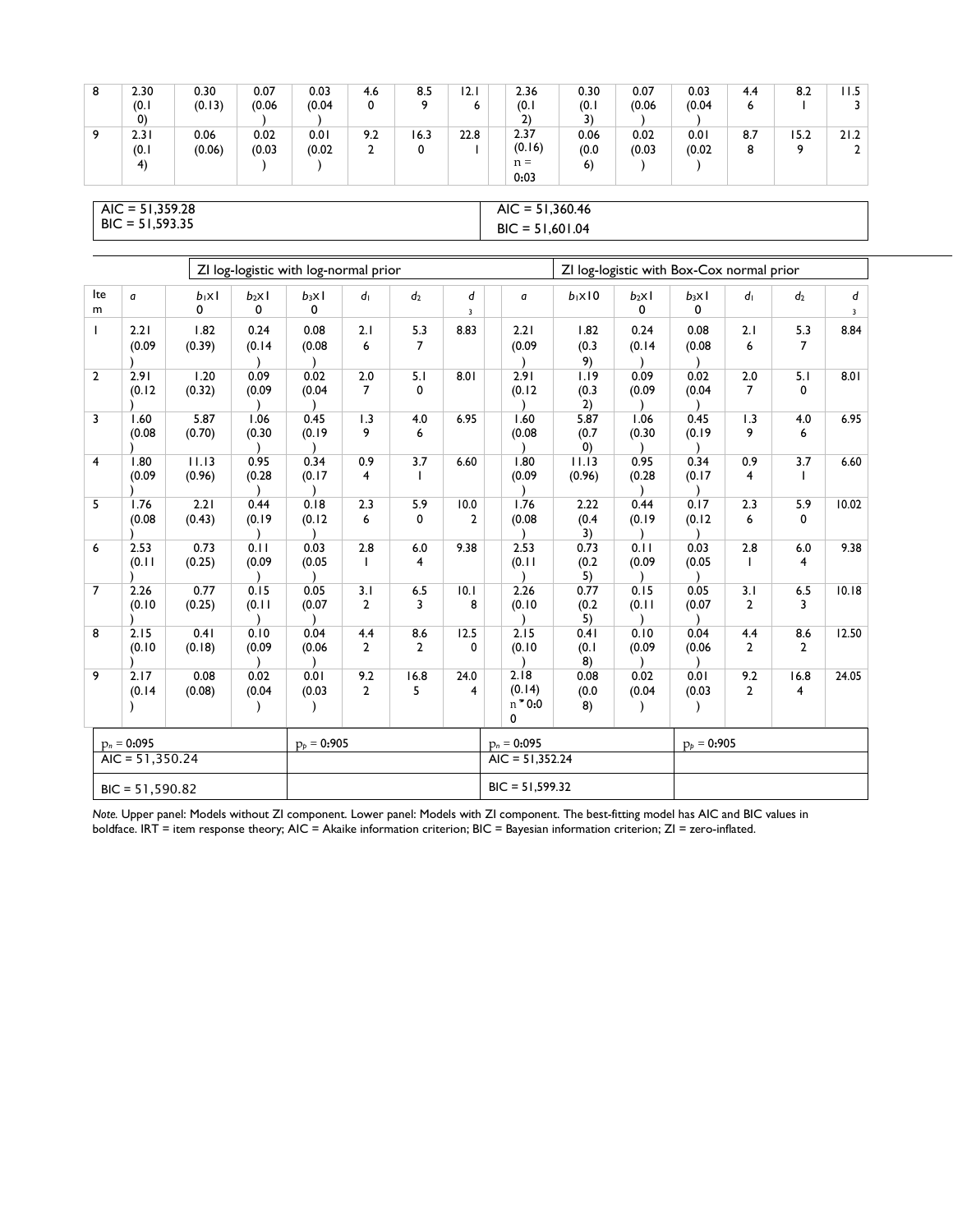Table 1. Fit Statistics and IRT Parameter Estimates for the Four Log-Logistic IRT Models.

|                 |                   |                            | Log-logistic with log-normal prior    |                 |      | Log-logistic with Box-Cox normal prior |       |                                                  |                 |                 |                 |      |       |       |
|-----------------|-------------------|----------------------------|---------------------------------------|-----------------|------|----------------------------------------|-------|--------------------------------------------------|-----------------|-----------------|-----------------|------|-------|-------|
| ltem            | ā                 | $b_1 \times 10$            | $b_2 \times 10$                       | $b_1 \times 10$ | ďı   | d1                                     | d3    | a                                                | $b_1 \times 10$ | $b_2 \times 10$ | $b_1 \times 10$ | ďı   | dı    | dı.   |
|                 | 2.39 (0.09)       | 1.30(0.28)                 | 0.17(0.10)                            | 0.06 (0.06)     | 2.35 | 5.48                                   | 8.71  | 2.44(0.10)                                       | 1.29(0.28)      | 0.17(0.10)      | 0.06(0.06)      | 2.31 | 5.30  | 8.35  |
| 2               | 3.09 (0.12)       | 0.80 (0.22)                | 0.06(0.06)                            | 0.02(0.03)      | 2.26 | 5.26                                   | 8.04  | 3.16(0.14)                                       | 0.79(0.22)      | 0.06(0.06)      | 0.02(0.03)      | 2.23 | 5.09  | 7.71  |
| 3               | 1.79(0.06)        | 4.37 (0.51)                | 0.78(0.22)                            | 0.33(0.14)      | 1.59 | 4.15                                   | 6.74  | 1.82(0.07)                                       | 4.41 (0.51)     | 0.79(0.22)      | 0.33(0.14)      | 1.57 | 4.05  | 6.53  |
|                 | 2.02(0.07)        | 7.98 (0.69)                | 0.67(0.20)                            | 0.23(0.12)      | 1.12 | 3.82                                   | 6.42  | 2.04 (0.07)                                      | 8.07 (0.70)     | 0.68(0.20)      | 0.24(0.12)      | 1.11 | 3.73  | 6.23  |
| s               | 1.93 (0.07)       | 1.65(0.31)                 | 0.32(0.14)                            | 0.13(0.09)      | 2.55 | 5.92                                   | 9.63  | 1.96(0.08)                                       | 1.65(0.31)      | 0.33(0.14)      | 0.13(0.09)      | 2.50 | 5.73  | 9.23  |
| 6               | 2.70(0.10)        | 0.51(0.17)                 | 0.07(0.07)                            | 0.02(0.04)      | 3.01 | 6.16                                   | 9.32  | 2.76(0.13)                                       | 0.51(0.17)      | 0.07(0.07)      | 0.02(0.04)      | 2.95 | 5.94  | 8.89  |
| 7               | 2.42(0.10)        | 0.55(0.18)                 | 0.10(0.08)                            | 0.04(0.05)      | 3.31 | 6.60                                   | 10.01 | 2.47(0.11)                                       | 0.55(0.18)      | 0.10(0.08)      | 0.04(0.05)      | 3.24 | 6.36  | 9.54  |
| ġ               | 2.30(0.10)        | 0.30(0.13)                 | 0.07(0.06)                            | 0.03(0.04)      | 4.60 | 8.59                                   | 12.16 | 2.36(0.12)                                       | 0.30(0.13)      | 0.07(0.06)      | 0.03(0.04)      | 4.46 | 8.21  | 11.53 |
| 9               | 2.31(0.14)        | 0.06(0.06)                 | 0.02(0.03)                            | 0.01(0.02)      | 9.22 | 16.30                                  | 22.81 | 2.37(0.16)                                       | 0.06(0.06)      | 0.02(0.03)      | 0.01(0.02)      | 8.78 | 15.29 | 21.22 |
|                 |                   |                            |                                       |                 |      |                                        |       | $v = 0.03$                                       |                 |                 |                 |      |       |       |
|                 | $AIC = 51.359.28$ |                            |                                       |                 |      |                                        |       | $AIC = 51.360.46$                                |                 |                 |                 |      |       |       |
|                 | $BIC = 51,593.35$ |                            |                                       |                 |      |                                        |       | $BIC = 51,601.04$                                |                 |                 |                 |      |       |       |
|                 |                   |                            | ZI log-logistic with log-normal prior |                 |      |                                        |       | ZI log-logistic with Box-Cox normal prior        |                 |                 |                 |      |       |       |
| ltem            | a                 | $b_1 \times 10$            | $b_2 \times 10$                       | $b_1 \times 10$ | đ,   | $d_2$                                  | d3    | ā                                                | $b_1 \times 10$ | $b_2 \times 10$ | $b_1 \times 10$ | đ,   | $d_2$ | d3    |
|                 | 2.21 (0.09)       | 1.82(0.39)                 | 0.24(0.14)                            | 0.08(0.08)      | 2.16 | 5.37                                   | 8.83  | 2.21 (0.09)                                      | 1.82 (0.39)     | 0.24(0.14)      | 0.08(0.08)      | 2.16 | 5.37  | 8.84  |
| 2               | 2.91(0.12)        | 1.20 (0.32)                | 0.09 (0.09)                           | 0.02(0.04)      | 2.07 | 5.10                                   | 8.01  | 2.91(0.12)                                       | 1.19 (0.32)     | 0.09 (0.09)     | 0.02(0.04)      | 2.07 | 5.10  | 8.01  |
| 3               | 1.60(0.08)        | 5.87 (0.70)                | 1.06(0.30)                            | 0.45(0.19)      | 1.39 | 4.06                                   | 6.95  | 1.60 (0.08)                                      | 5.87 (0.70)     | 1.06(0.30)      | 0.45(0.19)      | 1.39 | 4.06  | 6.95  |
|                 | 1.80 (0.09)       | 11.13 (0.96)               | 0.95(0.28)                            | 0.34(0.17)      | 0.94 | 3.71                                   | 6.60  | 1.80 (0.09)                                      | 11.13 (0.96)    | 0.95(0.28)      | 0.34(0.17)      | 0.94 | 3.71  | 6.60  |
| 5               | 1.76(0.08)        | 2.21(0.43)                 | 0.44(0.19)                            | 0.18(0.12)      | 2.36 | 5.90                                   | 10.02 | 1.76(0.08)                                       | 2.22(0.43)      | 0.44(0.19)      | 0.17(0.12)      | 2.36 | 5.90  | 10.02 |
| 6               | 2.53(0.11)        | 0.73(0.25)                 | 0.11(0.09)                            | 0.03(0.05)      | 2.81 | 6.04                                   | 9.38  | 2.53(0.11)                                       | 0.73(0.25)      | 0.11(0.09)      | 0.03(0.05)      | 2.81 | 6.04  | 9.38  |
| 7               | 2.26(0.10)        | 0.77(0.25)                 | 0.15(0.11)                            | 0.05(0.07)      | 3.12 | 6.53                                   | 10.18 | 2.26(0.10)                                       | 0.77(0.25)      | 0.15(0.11)      | 0.05(0.07)      | 3.12 | 6.53  | 10.18 |
| ġ               | 2.15(0.10)        | 0.41(0.18)                 | 0.10(0.09)                            | 0.04(0.06)      | 4.42 | 8.62                                   | 12.50 | 2.15(0.10)                                       | 0.41(0.18)      | 0.10(0.09)      | 0.04(0.06)      | 4.42 | 8.62  | 12.50 |
| 9               | 2.17(0.14)        | 0.08(0.08)                 | 0.02(0.04)                            | 0.01(0.03)      | 9.22 | 16.85                                  | 24.04 | 2.18(0.14)                                       | 0.08(0.08)      | 0.02(0.04)      | 0.01(0.03)      | 9.22 | 16.84 | 24.05 |
| $\pi_a = 0.095$ |                   | $\pi$ <sub>a</sub> = 0.905 |                                       |                 |      |                                        |       | $v = 0.00$<br>$\pi_b = 0.905$<br>$\pi_a = 0.095$ |                 |                 |                 |      |       |       |
|                 | $AIC = 51,350.24$ |                            |                                       |                 |      |                                        |       | $AIC = 51,352.24$                                |                 |                 |                 |      |       |       |
|                 | $BIC = 51,590.82$ |                            |                                       |                 |      |                                        |       | $BIC = 51,599.32$                                |                 |                 |                 |      |       |       |

Vote. Upper panel: Models without ZI component. Lower panel: Models with ZI component. The best-fitting model has AIC and BIC values in boldface. IRT = item response theory; AIC = Akaike information criterior: BIC = Bayesian information criterion: ZI = zero-inflated

Item parameter estimates can also be found in  $\overline{\text{Table 1}}$ . Note that easiness parameters  $(b_{ik})$  have been multiplied by 10 to avoid reporting excessive decimal places in the table; severity parameters  $(d_{ik})$  were computed from the original estimates of  $b_{ik}$ . Item parameter estimates are similar between these two models, with slightly higher discrimination parameters and lower severity parameters associated with the Box-Cox normal prior. The accompanying trace lines for these two models are shown with the solid black and gray lines in [Figure 2.](https://journals.sagepub.com/doi/10.1177/0146621618758291) There is a substantial degree of overlap between the two sets of trace lines, particularly for low levels of depression where the response category "not at all" has the greatest probability of endorsement. The two sets of trace lines diverge only at higher levels of depression, and this separation is only noticeable for the items that tend to be associated with more severe forms of depression (e.g., the item about thoughts of selfharm or suicide).



**Figure 2.** Trace lines for the PHQ-9 items.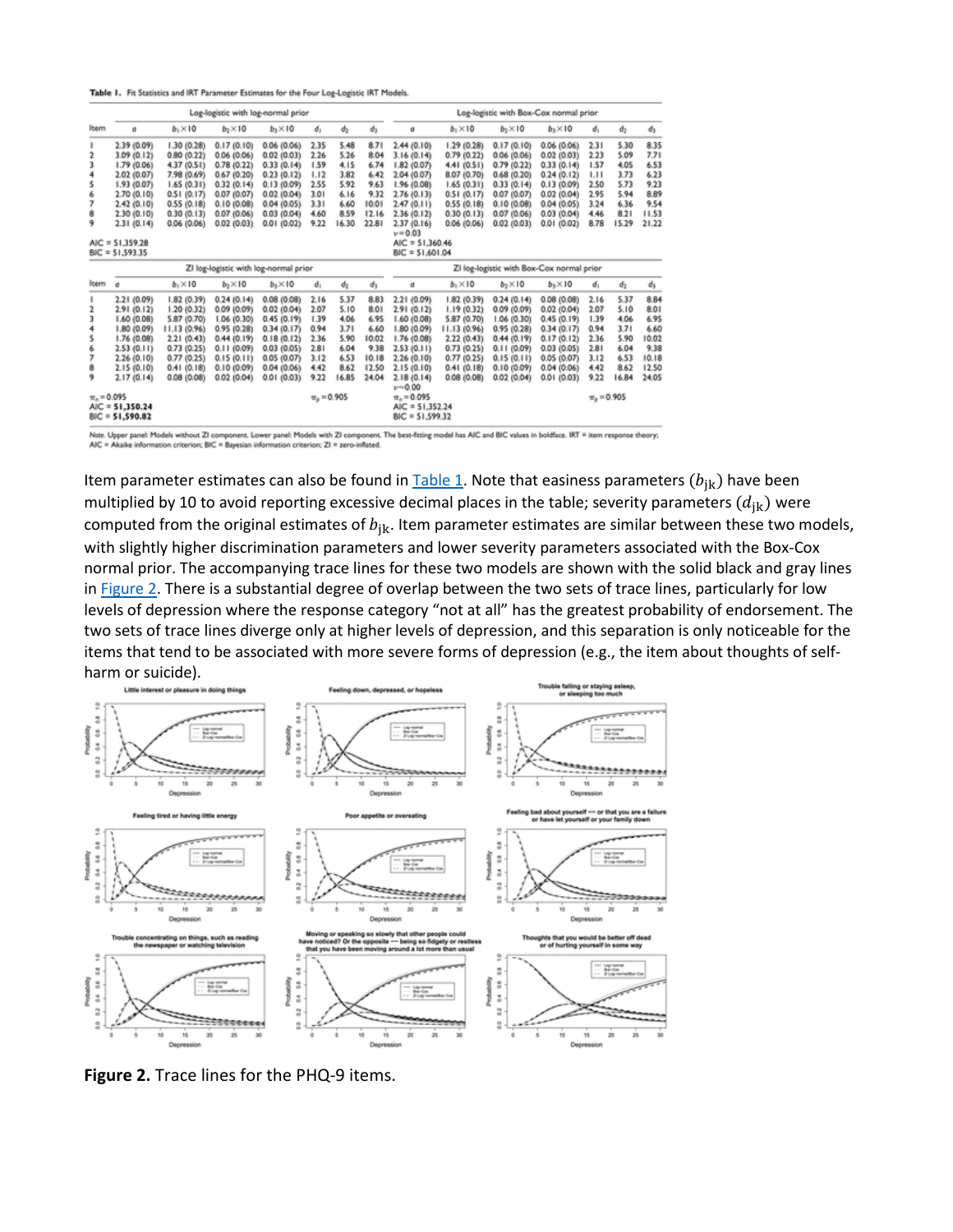*Note.* Solid black lines: Log-logistic UIRM with a log-normal prior. Solid gray lines: Log-logistic UIRM with a Box-Cox normal prior. Dashed black lines: Zero-inflated log-logistic UIRM with a log-normal prior or Box-Cox normal prior. PHQ-9 = Patient Health Questionnaire; UIRM = unipolar item response model.

The two models that include a nonpathological class are considered next. Although the IRT model alone is expected to capture some of the all-0 response patterns, specifying a nonpathological class may be necessary to more completely account for the floor effect that is driven by those who do not endorse any of the symptoms. The fit statistics and parameter estimates from the zero-inflated UIRMs can be found in the lower panel of [Table](https://journals.sagepub.com/doi/10.1177/0146621618758291)  [1.](https://journals.sagepub.com/doi/10.1177/0146621618758291) Four findings are particularly noteworthy. First, both the AIC and BIC favor the zero-inflated UIRM with a lognormal prior over its Box-Cox normal counterpart. Second, the Box-Cox transformation parameter estimate is approximately 0, which indicates that after accounting for zero inflation in these data, the log-normal density adequately describes the latent variable distribution. Third, and related to the adequacy of the log-normal prior, the item parameter estimates of the two models are nearly identical. After incorporating a nonpathological class, there is essentially no difference between these two models when fit to the PHQ-9 data: The Box-Cox normal density becomes equivalent to the log-normal density. The trace lines for both models are shown with the dashed black lines in [Figure 2.](https://journals.sagepub.com/doi/10.1177/0146621618758291) Because both models yield identical parameter estimates, the trace lines completely overlap; thus, only one set of dashed lines is shown. Fourth, it is the inclusion of the zero-inflated component, rather than allowing additional skewness in the latent variable density, that is able to capture the excess zeros in the data: Both versions of the zero-inflated model fit better than their counterparts without the nonpathological class.

In comparing across the four models, both the AIC and BIC support the zero-inflated log-logistic UIRM with a log-normal prior. The parameter estimates in [Table 1](https://journals.sagepub.com/doi/10.1177/0146621618758291) reveal that explicitly modeling the nonpathological class reduces the magnitudes of the item discrimination parameters by as much as 11%: Omitting the nonpathological class from the model suggests that the items have greater discriminatory power than they likely do, a finding consistent with prior research [\(Wall et al., 2015\)](https://journals.sagepub.com/doi/10.1177/0146621618758291). This finding is not unexpected: As true of bipolar IRT models, unipolar models are susceptible to inflated discrimination parameters in the presence of excess zeros. Although it is the estimates of the discrimination parameters that are most affected, the magnitudes of the severity parameters also change depending on whether the nonpathological class is included. Differences can be seen more clearly in the trace lines in [Figure 2.](https://journals.sagepub.com/doi/10.1177/0146621618758291) Incorporation of a nonpathological class has little effect at low levels of depression. For individuals with low depression levels ( $\theta \leq 7$ ), the probabilities of endorsing each response category are not conditional on whether a nonpathological class is included; however, as  $\theta$  increases, the effects of incorporating the nonpathological class become more salient, particularly for items that are associated with more severe levels of depression. After accounting for the nonpathological class, members of the pathological class must have a higher level of depression before being expected to endorse "nearly every day"; that is, for the majority of items, respondents must be higher on depression to endorse the most extreme response category.

#### Interpretation of the Zero-Inflated Log-Logistic UIRM

Because model fit statistics and parameter estimates suggest that the zero-inflated log-logistic UIRM with a lognormal prior best describes the data, this is the model of interpretational focus for the remainder of the paper. Relevant parameter estimates can be found in the lower left corner of [Table 1.](https://journals.sagepub.com/doi/10.1177/0146621618758291) Approximately 9.5% of the sample is estimated to belong to the nonpathological class. According to the model, these are individuals who, while at risk of depression, exhibit a complete absence on the latent variable. Of the 1,741 all-0 response patterns observed in the data, around 27% of them are expected to have come from members of the nonpathological class. The remaining 73% all-0 response patterns belong to individuals who possess some level of depression even though they did not endorse any of the symptoms.

Similar to conventional IRT models, items with higher discrimination parameters  $(aj)(aj)$  are more closely related to the latent variable. As might be expected based on content, the item about feeling down, depressed, or hopeless (i2) is most strongly related to the construct of depression, with the item related to feeling bad about oneself (i6) also being highly discriminating. Items that are less related to depression include those about energy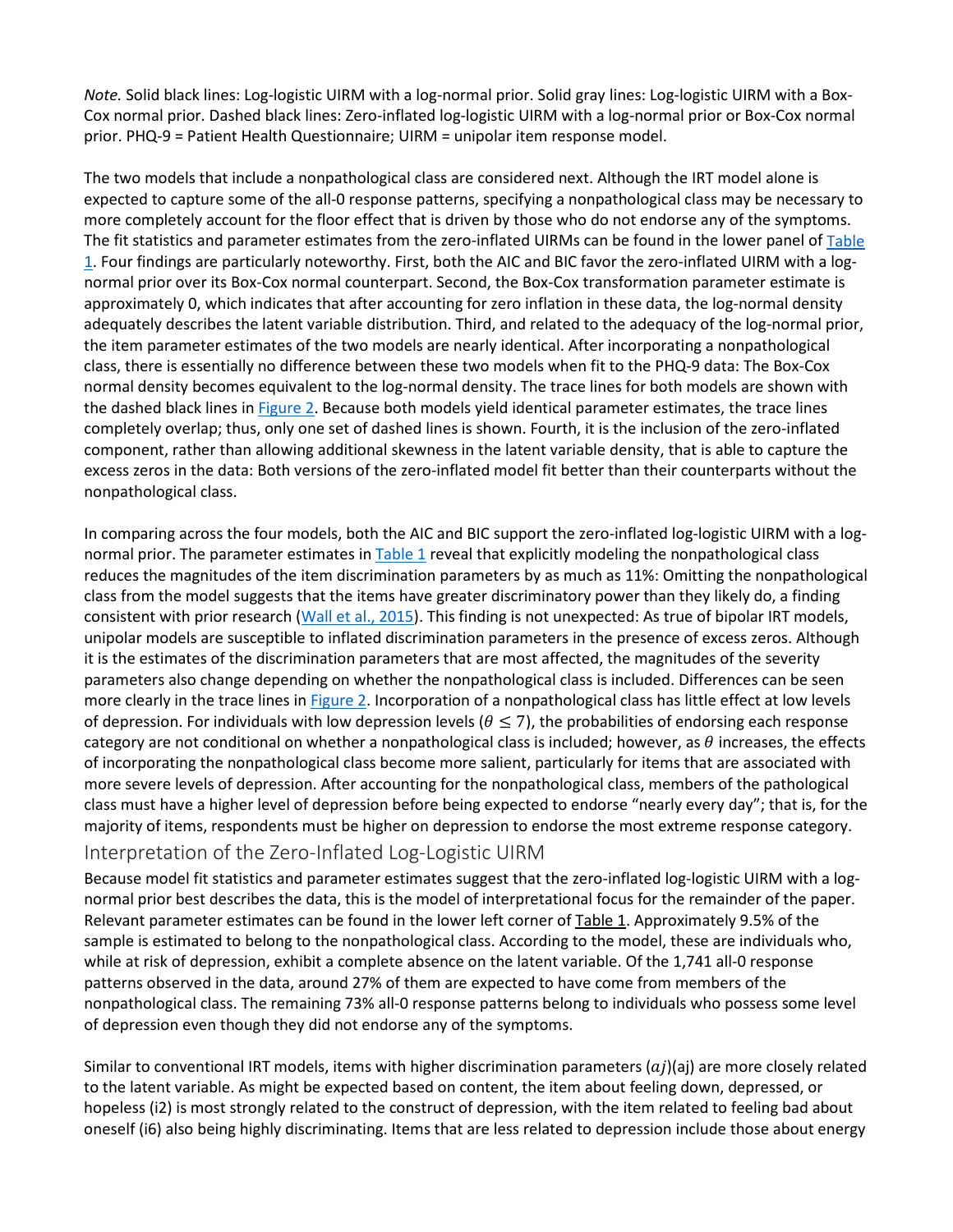levels (i4), sleeping habits (i3), and eating habits (i5). It is unsurprising that item discrimination parameters are lower for these items—it is likely that people may experience these symptoms without necessarily being depressed.

Interpretation of the severity parameter for category  $kk$  is analogous to the location parameter of the GRM: It is the level of the latent variable one must possess to have a 50% probability of endorsing category  $k$  or higher. Because there are four response categories, each item has three severity parameter estimates. The items relating to sleep and energy have the smallest severity parameters across all three response categories. One can fall at a relatively low level of depression ( $\theta = 1.39$  for sleep and  $\theta = 0.94$  for energy) and still have 50% probability of endorsing the symptom. This is in contrast with more severe items where one must fall at a much higher level of depression to have a 50% probability of endorsing the symptom. For example, the item about thoughts of self-harm or suicide has comparatively large severity parameters: An individual must be located at  $\theta = 9.22$ ,  $\theta = 16.85$ , or  $\theta = 24.04$  before having a 50% probability of endorsing "several days," more than half the days," or "nearly every day," respectively.

Based on the severity parameter estimates for the zero-inflated log-logistic UIRM in [Table 1,](https://journals.sagepub.com/doi/10.1177/0146621618758291) there appear to be three "bundles" of items, a term introduced by [Lucke \(2015\)](https://journals.sagepub.com/doi/10.1177/0146621618758291) to describe how sets of items relate to the severity of the psychopathology. The item bundle that best measures people who are low on depression includes those items asking about sleep and energy levels: Even individuals with low levels of depression are moderately likely to endorse these symptoms. In contrast, the item with the highest severity parameters, and thus the item that is most appropriate for measuring people with high levels of depression, asks about thoughts of self-harm or suicide. The remaining six items fall somewhere in the middle.

The item bundling is more easily described graphically in [Figure 3,](https://journals.sagepub.com/doi/10.1177/0146621618758291) which depicts the relationship between someone's underlying level of depression and the expected response category of endorsement. Most noticeably, one must be much higher on depression before being expected to endorse "several days" or higher for the item about thoughts of self-harm or suicide (i9), shown with the dashed black line. The item about difficulties with moving and speaking (i8), shown with the dotted gray line, also stands out for its higher severity, such that compared with the other items, one must be relatively high on depression before being expected to endorse one of the more extreme response categories. On the contrary, the items about sleep (i3) and energy (i4), shown with the pair of dashed gray lines, are rather easily endorsed, even at low levels of depression. As depression increases, however, most of the item bundling disappears, except for the item about thoughts of self-harm or suicide (i9).



**Figure 3.** Expected response category endorsement as a function of depression. *Note.* Item bundles are shown with lines of the same color and style.

Finally, the large degree of redundancy of the middle two response categories is noted: "several days" and "more than half the days." This is most clearly seen in [Figure 2.](https://journals.sagepub.com/doi/10.1177/0146621618758291) At low levels of depression (e.g.,  $\theta$ <50<5), there is more noticeable separation between these two response categories, where "several days" has a higher probability of endorsement than "more than half the days." Due to the ordinal nature of the response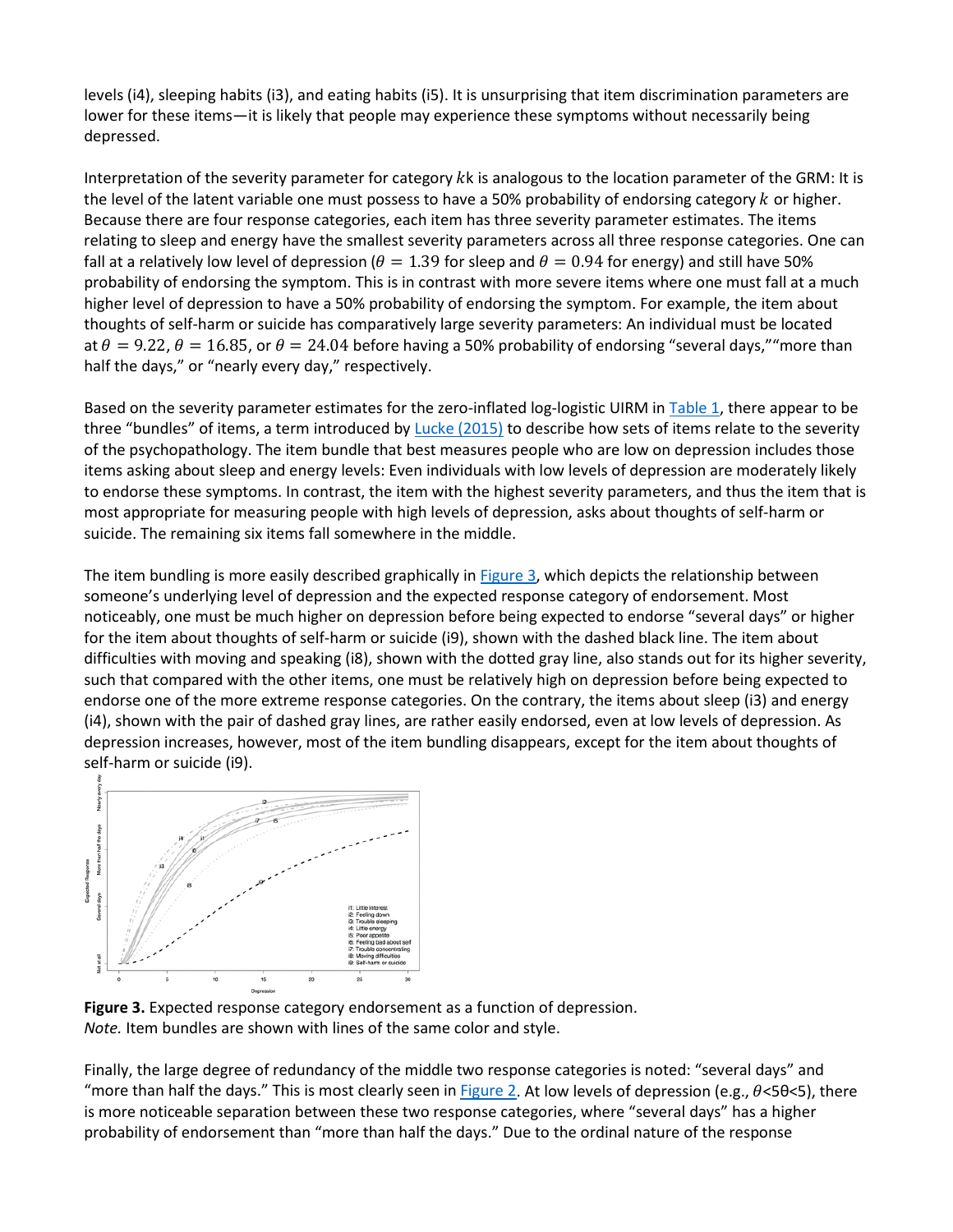categories, one would expect "more than half the days" to have the greatest probability of endorsement at moderately high levels of depression; however, this is rarely the case. In fact, at no point on the latent variable continuum is "more than half the days" the most likely response, suggesting that including this category adds little value in measuring depression. Considering that the items inquire about thoughts and behaviors over a 14 day period, it is unsurprising that there is little distinction between "several days" and "more than half the days": Many respondents may view these response options as equivalent.

#### Conditional Scoring

One of the advantages of zero-inflated UIRMs is that unlike IRT models that assume a bipolar latent variable, there is an absolute zero point that has a natural interpretation for members of the nonpathological class; a score of 0 implies an absence of depression. All other scores can be interpreted as the severity of depression relative to zero. Approximately 9.5% of the sample was estimated to belong to the nonpathological class. Based on this estimate, 468 of the all-0 response patterns belong to people who are absent on depression, and the remaining 1,273 all-0 response patterns belong to members of the pathological class. According to the model, these 1,273 individuals have some degree of depression, even though they did not endorse any of the symptoms. Unlike members of the nonpathological class, they receive scale scores that are slightly greater than 0 to indicate that they have some (mild) degree of depression that was not captured by the measure.

To compute scores, all response patterns that included the endorsement of at least one symptom ( $n = 3,184$ ) were assigned to the pathological class and scored according to the parameter estimates from the zero-inflated log-logistic UIRM with a log-normal prior in [Table 1.](https://journals.sagepub.com/doi/10.1177/0146621618758291) Because these individuals endorsed at least one symptom, they must belong to the pathological class; thus, their class membership is known. These response patterns

were scored according to the log-logistic UIRM, and scale score estimates  $\overset{\wedge}{(\theta_{\rm EAP})}$  were computed as the mean of the posterior distribution of  $\theta$ , where the posterior distribution is the product of the log-logistic trace lines for each response  $u$  to item *i* and the prior density. In this case, the prior is a log-normal(0,1) density. The mean of the posterior distribution was approximated using rectangular quadrature,

$$
E(\theta) \approx \frac{\sum_{j=1}^{Q} \prod_{j=1}^{q} T_{jq}(u_j) \theta_q d\theta}{\sum_{j=1}^{Q} \prod_{j=1}^{q} T_{jq}(u_j) d\theta},
$$

where  $T_i(u_i)$  is the trace line for item *j*. Standard errors of scale scores were computed as the standard deviation of the posterior distribution of  $\theta$ ,

$$
SD(\theta) \approx \sqrt{\frac{\sum_{i=1}^{Q} \sum_{i=1}^{9} T_j(u_j)(\theta_q - \hat{\theta}_{\text{EAP}})^2 d\theta}{\sum_{i=1}^{Q} \sum_{i=1}^{9} T_j(u_j) d\theta}}.
$$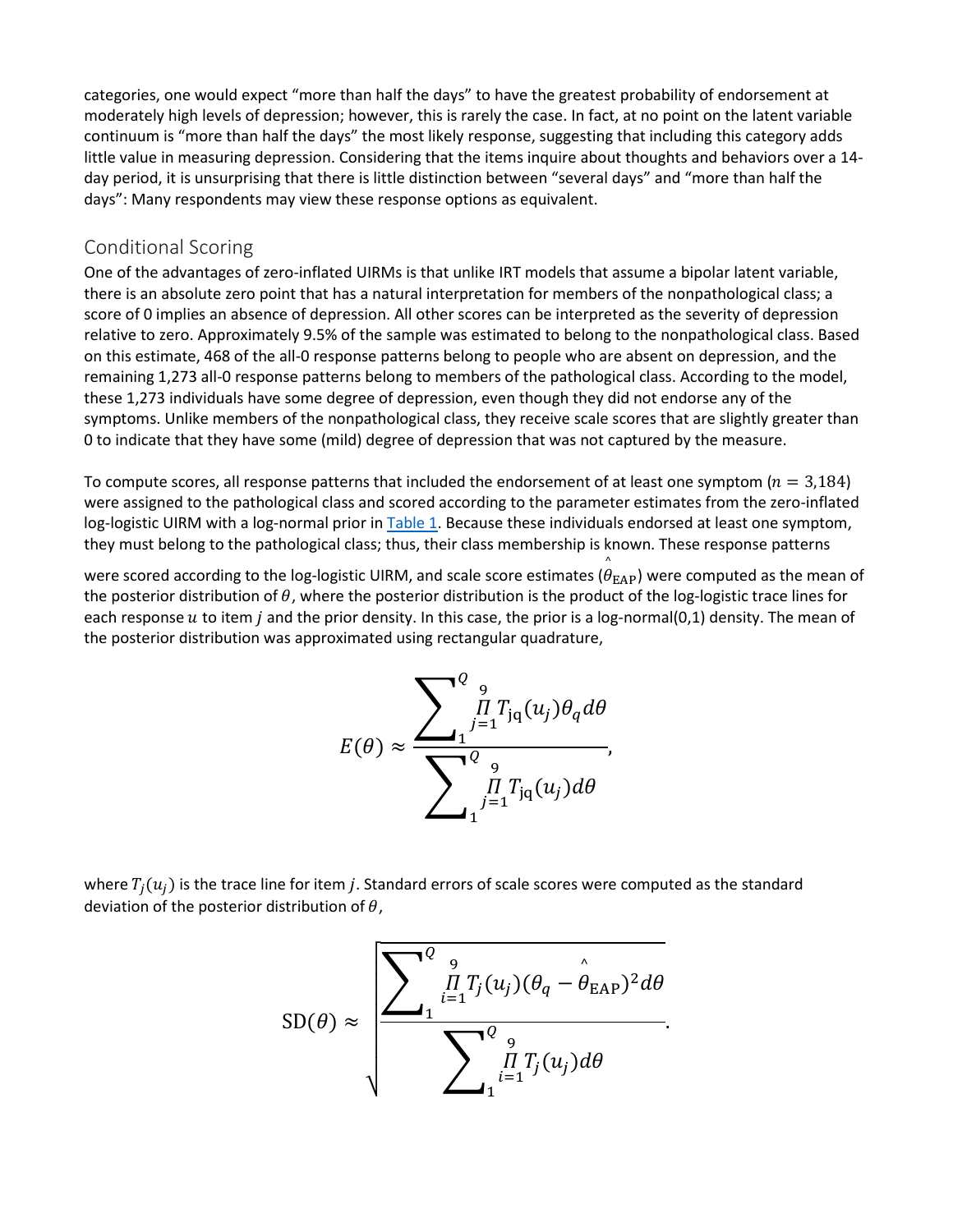Assigning scores to individuals with all-0 response patterns is less straightforward. Unlike response patterns that include the endorsement of at least one symptom, which must belong to the pathological class, without additional data or covariates, all-0 response patterns cannot be directly classified at the individual level. If the goal is to simply identify the distribution of scores at the population level and not to assign scores to individual respondents, one option is to assign a score of 0 to 27% ( $n = 468$ ) of the all-0 response patterns and score the remaining 73% ( $n = 1.273$ ) of all-0 response patterns according to the zero-inflated log-logistic UIRM as shown in **[Equations 9](javascript:popRef()** and [10.](javascript:popRef() The results of this scoring approach are shown in the upper panel of **Figure 4**, where the

gray histobar at  $\overset{\circ}{\theta}_{\mathrm{EAP}}=0$  represents 27% of the randomly selected all-0 response patterns classified as nonpathological, and thus, are thought to be at risk but absent on depression. The histobar to its immediate right represents the remaining 73% of all-0 response patterns that belong to people from the pathological class;

these individuals have a nonzero scale score of  $\hat{\theta}_{\mathrm{EAP}}=0.45$ . Importantly, these are individuals who are believed to have some degree of depression to which the measure is not sensitive, perhaps because of the response options or the items themselves. For example, someone might select "not at all" not because they never experience the symptom, but because the next response category ("several days") seems too extreme. Although randomly assigning some proportion of the all-0 response patterns to each class can provide information about the shape of the population-level distribution of scores (i.e., 9.5% of respondents belong to the nonpathological class), this scoring approach is unlikely to be satisfactory for clinicians who are concerned with assigning scores to individuals.





*Note.* Upper panel: Histogram of IRT scale scores computed from the zero-inflated UIRM with a log-normal prior, where 27% of the all-0 response patterns are randomly assigned to the nonpathological class; gray histobar shows scores for members of the nonpathological class. Second panel: Histogram of IRT scale scores computed from the zero-inflated UIRM with a log-normal prior, where all of the all-0 response patterns are assigned a weighted score based on the probability of class membership. Third panel: IRT scale scores as a function of summed scores. Lower panel: Posterior standard deviations (standard errors) as a function of IRT scale scores. IRT = item response theory; UIRM = unipolar item response models.

A second scoring approach is to use a posterior modal classifier to assign each of the all-0 response patterns to the latent class with the highest posterior probability. In the present case, the only information available to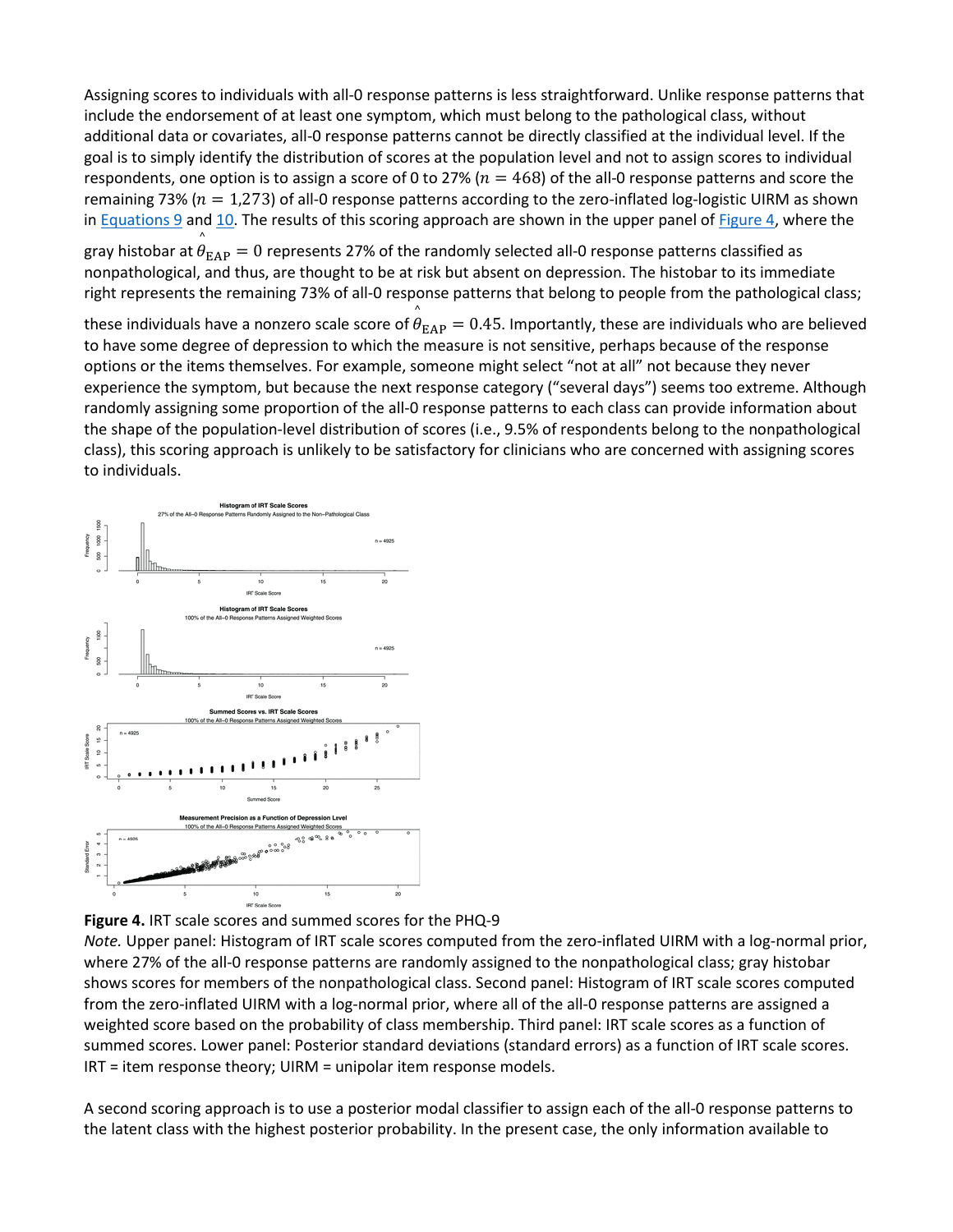determine the posterior probability is the response pattern; thus, the posterior probability of belonging to the nonpathological class is 27% for everybody with an all-0 response pattern. Accordingly, 100% of the all-0 response patterns would be classified as pathological and receive scores based on the log-logistic UIRM. Unlike the previous scoring method, this approach does not require the random assignment of 73% of the all-0 response patterns to the pathological class; however, posterior modal classification is likely better suited for cases in which covariates are available to further differentiate the posterior probabilities among people with all-0 response patterns. For this reason, a third scoring method that does not require the assignment of all-0 response patterns to a latent class is proposed. The remainder of score interpretation is based on this alternative scoring method.

In the absence of additional data that may be able to differentiate all-0 response patterns belonging to members of the nonpathological class from those belonging to members of the pathological class, an alternative approach to scoring is to compute a weighted score for the all-0 response patterns that is based on the conditional probability of belonging to each class. Given that one has an all-0 response pattern, the probability of belonging to the pathological class is approximately 0.731. Thus, the expected scale score for an all-0 response pattern can be obtained by weighting the  $\theta$ <sup>-</sup>EAP $\theta$ <sup>-</sup>EAP from each class by the probability of being in that class, conditional on having an all-0 response pattern:

$$
E(\theta | \mathbf{U} = 0) = E[E(\theta | \mathbf{U} = 0, I_p)|\mathbf{U} = 0]
$$
  
=  $E(\theta | \mathbf{U} = 0, I_p = 1)P(I_p = 1 | \mathbf{U} = 0)$   
+ $E(\theta | \mathbf{U} = 0, I_p = 0)P(I_p = 0 | \mathbf{U} = 0)$   
= (0.452)(0.731) + (0)(0.269) = 0.329.

A similar method can be used to derive the weighted posterior standard deviation for an all-0 response pattern:

$$
\begin{aligned}\n\text{Var}(\theta | \mathbf{U} = 0) &= E[\text{Var}(\theta | \mathbf{U} = 0, I_p)] + \text{Var}[E(\theta | \mathbf{U} = 0, I_p)] \\
&= \text{Var}(\theta | \mathbf{U} = 0, I_p = 1)P(I_p = 1 | \mathbf{U} = 0) \\
&\quad + \text{Var}(\theta | \mathbf{U} = 0, I_p = 0)P(I_p = 0 | \mathbf{U} = 0) \\
&\quad + [E(\theta | \mathbf{U} = 0, I_p = 1) - E(\theta | \mathbf{U} = 0)]^2 P(I_p = 1 | \mathbf{U} = 0) \\
&\quad + [E(\theta | \mathbf{U} = 0, I_p = 0) - E(\theta | \mathbf{U} = 0)]^2 P(I_p = 0 | \mathbf{U} = 0) \\
&= (0.082)(0.731) + (0)(0.269) + (0.452 - 0.329)^2(0.731) + (0 - 0.329)^2(0.269) \\
&= 0.100.\n\end{aligned}
$$

According to the combined scoring approach, all-0 response patterns receive a scale score of  $\overset{\circ}{\theta}_\text{EAP}=0.33$  with a posterior standard deviation of  $\sqrt{0.10} = 0.32$ . These scale scores are shown in the second panel of **Figure 4**,

with scores ranging from 0.33 to 20.72. The most common scale score is  $\stackrel{\circ}{\theta}_{\rm EAP}=0.33$ ; this is the depression level of people who endorse "not at all" for all nine items, regardless of whether they belong to the pathological or nonpathological class. This value can be viewed as a reasonable estimate of the depression scale score for someone with an all-0 response pattern when there is no additional information available. Even those who do not endorse any of the symptoms are viewed as at risk of depression; thus, everyone receives a scale score. In other data applications, this value may shift closer to or further from zero, depending on the item parameters and the proportion of people estimated to belong to the nonpathological class: If the proportion of individuals belonging to the nonpathological class is higher, the expected scale score for all-0 response patterns will move closer to zero. Of the people in the pathological class who endorse at least one symptom, the most common

scale score is  $\hat{\theta}_{\rm EAP} = 0.76$ . This score comprises those who endorsed "not at all" for all of the items except the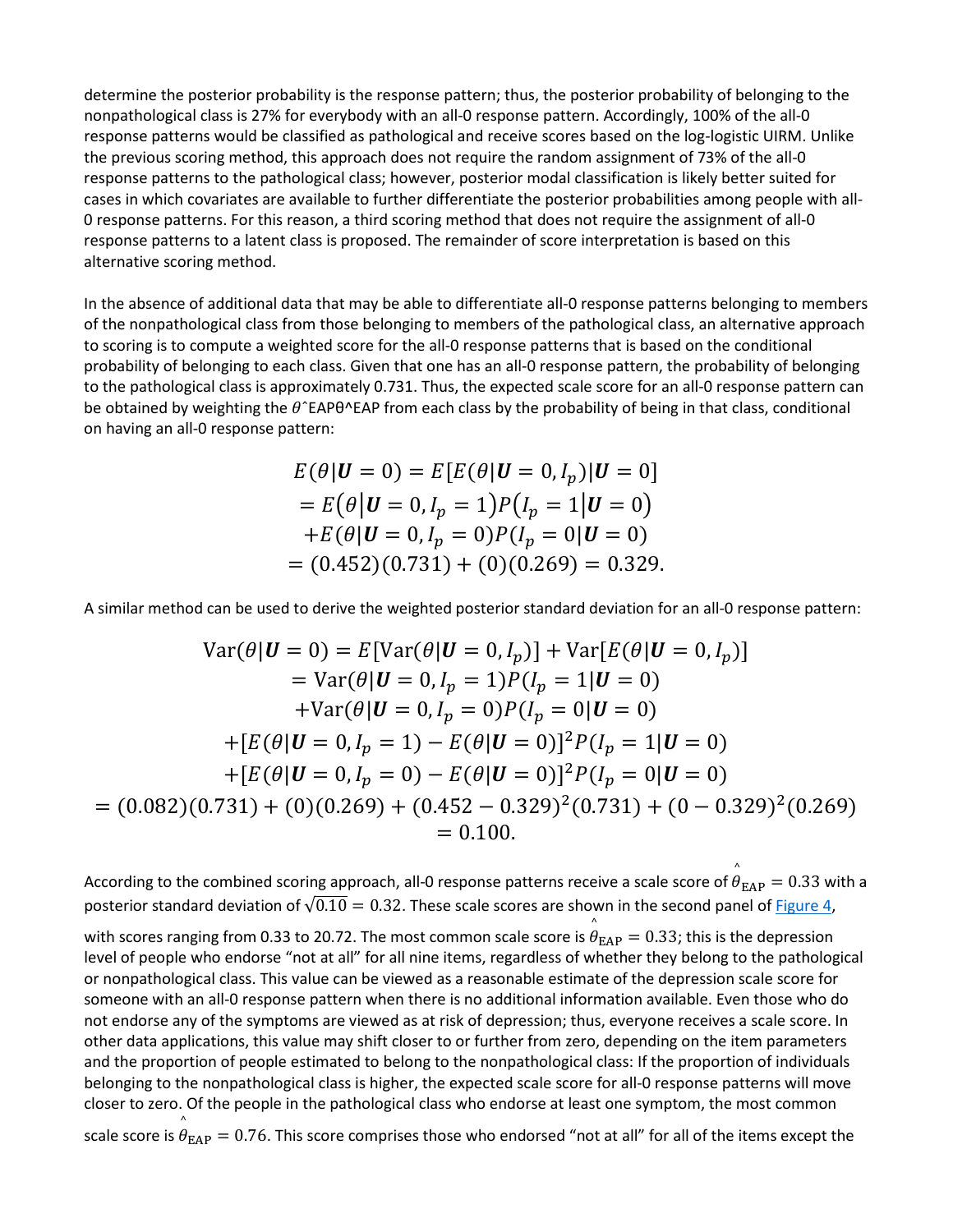one about fatigue (i4), for which they endorsed "several days." Due to the multiplicative and absolute zero characteristics of the log-logistic model, scale scores can be interpreted with ratio properties. For example,

someone who endorsed "several days" for little interest (i1), fatigue (i4), and feeling bad (i6) ( $\overset{\circ}{\theta}_{\rm EAP} = 1.60$ ) can be said to have nearly twice the level of depression as someone who endorsed "several days" only for fatigue

$$
(i4) \stackrel{\wedge}{(\theta_{\text{EAP}}} = 0.85).
$$

The third panel of [Figure 4](https://journals.sagepub.com/doi/10.1177/0146621618758291) shows the relationship between summed scores and IRT scale scores for all respondents, regardless of latent class membership. With the exception of people who respond to every item with "nearly every day," there is substantial variability in the scale scores that correspond to each possible summed score. This is an advantage of using scale scores over summed scores: Even individuals with the same summed score may have different levels of depression. As summed scores increase, IRT scale scores tend to spread out, suggesting that scores from the UIRM are better able to differentiate among individuals who are high on the psychopathology.

The lower panel of [Figure 4](https://journals.sagepub.com/doi/10.1177/0146621618758291) shows standard errors as a function of scale scores for all respondents, where the standard error corresponding to the minimal scale score was computed as shown in [Equation 12.](javascript:popRef() In general, scores lose precision as depression levels increase. This feature is in contrast to what is typically found in fitting conventional IRT models, where scale scores near item location parameters tend to be estimated with the greatest degree of precision. Although the UIRM allows for better separation of individuals who are high on the latent variable, there is also greater uncertainty associated with these individuals' scores.

## Discussion and Conclusion

This research introduces a novel approach for modeling zero-inflated data that arise from potentially unipolar clinical constructs by combining two different methodologies: Lucke's log-logistic UIRM for measuring unipolar constructs and a latent class IRT model that can account for population heterogeneity—that is, a nonpathological class. In addition to generalizing Lucke's log-logistic UIRM to polytomous item responses, the model is further extended by using a Box-Cox normal prior to empirically determine a transformation parameter to describe the latent variable distribution in the population. The estimate of the Box-Cox parameter can provide support for use of the log-normal distribution, as shown in the present study, or it can suggest an alternative transformation. In either case, it is helpful in choosing an appropriate prior for the UIRM. Finally, as shown here, model parameters can be estimated within a maximum likelihood framework in addition to a Bayesian framework [\(Lucke, 2014,](https://journals.sagepub.com/doi/10.1177/0146621618758291) [2015\)](https://journals.sagepub.com/doi/10.1177/0146621618758291).

Unipolar models may be inherently appropriate for measuring latent variables that are believed to have a natural zero point, which often coincides with zero inflation, but the results of this study suggest that a zeroinflated component is also needed to account for all of the people who do not endorse any of the psychopathology symptoms. Including a nonpathological class not only improves model fit, but it is substantively justified. When administering a psychopathology questionnaire to a nonclinical sample, it is likely that some respondents are absent on the construct that is being measured [\(Reise & Rodriguez, 2016;](https://journals.sagepub.com/doi/10.1177/0146621618758291) [Wall et al., 2015\)](https://journals.sagepub.com/doi/10.1177/0146621618758291). Thus, it is reasonable to treat these individuals as belonging to a qualitatively different class from those who do have some level of depression but do not endorse any of the symptoms. Rather than assigning individuals from the nonpathological class an arbitrarily large negative value of  $\theta$  (e.g.,  $\theta \theta_{\rm EAP} = -100$ ), or not assigning them a score at all, they are assigned a score of 0. A score of 0 is particularly meaningful in the UIRM framework because unlike the bipolar traits that are assumed in conventional IRT models, unipolar traits have a true zero point on the latent variable scale; nonzero scores can then be interpreted as some amount of depression relative to no depression.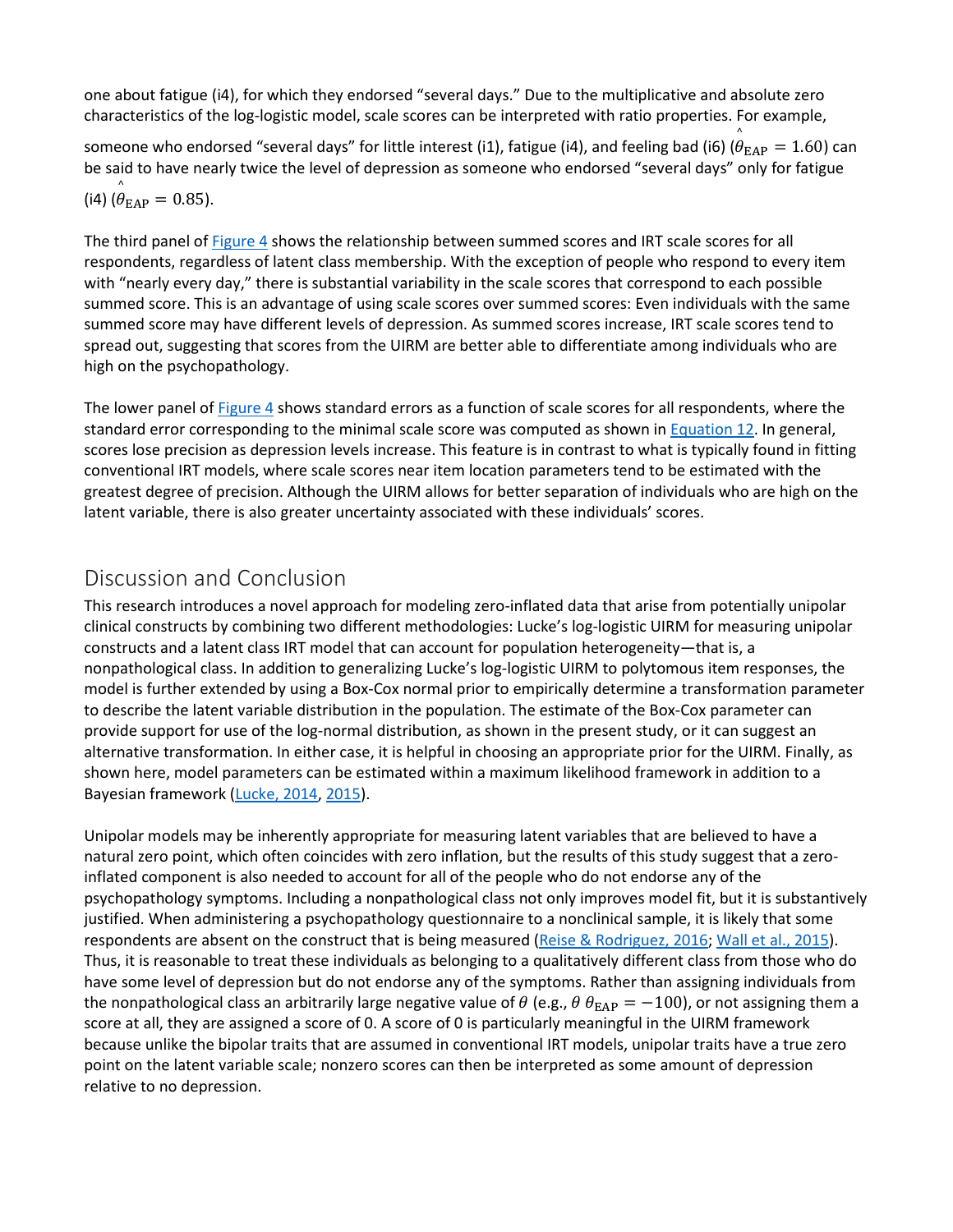One of the advantages of the proposed model is that the proportion of people who belong to the nonpathological class is estimated from the model; however, one of the disadvantages of the model is that without additional data, it is not possible to identify which all-0 response patterns belong to members of the nonpathological class. If a researcher is interested in scores only at the population level, this is not necessarily a problem. If a clinician wishes to score and diagnose individuals as being pathological or nonpathological, however, it is impossible to determine which score to assign to individuals with all-0 response patterns. A partial

solution is offered by assigning these individuals a scale score that is a weighted average of the  $\overset{\circ}{\theta}_\text{EAP}$  scores associated with (a) an all-0 response pattern from the nonpathological class, and (b) an all-0 response pattern from the pathological class. In the absence of any other person-level information, the resulting scale score may serve as a "best guess" of the individual's true location on depression, because it also takes into account the proportion of the population that is expected to belong to the nonpathological class. A drawback of this scoring approach is that it treats those who really belong to the nonpathological class the same as those who belong to the pathological class; however, it is important to note that this scoring approach still accounts for the existence of a nonpathological class, both through the item parameter estimates and the weighting of scores by latent class probabilities. Ideally, future research could incorporate person-level covariates into an explanatory item response model to determine the posterior probability of being in the nonpathological class for each individual with an all-0 response pattern [\(de Boeck & Wilson, 2004\)](https://journals.sagepub.com/doi/10.1177/0146621618758291). Scores could then be assigned based on most likely class membership. This is similar to the posterior modal classification that was previously described, only instead of 100% of the all-0 response patterns having the same posterior probability, posterior probabilities would vary based on the level of the covariate.

Although the primary goal of this study was to demonstrate the feasibility of applying a novel method to the analysis of general unipolar constructs, this research also reveals several features of the PHQ-9 that may be of interest to applied researchers. First, application of the zero-inflated log-logistic UIRM suggests a small number of item bundles. Items can be grouped into bundles according to the location of the latent variable where they are best able to measure individual differences. For example, the items pertaining to sleep and energy levels are better at separating individuals who are low on depression, whereas the item about thoughts of self-harm or suicide is most relevant at high levels of depression. Results also suggest that when respondents are asked to report symptom frequencies over a 14-day period, the "several days" and "more than half the days" response categories are largely indistinguishable. Thus, researchers may wish to consider combining these response categories before administering instruments with a similar recall period.

In this case, it is noted that the decision to use a unipolar model is based on a theoretical justification rather than an empirical one. Because the zero-inflated log-logistic UIRM proposed here is simply a transformation of a zero-inflated GRM that assumes a bipolar latent variable, statistical evidence is unable to support one model over the other: The model log-likelihoods are identical. However, the unipolar framework may be more conceptually appealing in measuring constructs such as depression because of its absolute zero point on the latent variable scale. Depression can arguably be viewed as a unipolar trait because, unlike other constructs, it is possible to possess no level of the psychopathology. Others have similarly argued that because the opposite of depression may be the absence of depression rather than happiness, it is reasonable to consider depression as a unipolar trait [\(Reise & Rodriguez, 2016;](https://journals.sagepub.com/doi/10.1177/0146621618758291) [Reise & Waller, 2009\)](https://journals.sagepub.com/doi/10.1177/0146621618758291). [Lucke \(2014,](https://journals.sagepub.com/doi/10.1177/0146621618758291) [2015\)](https://journals.sagepub.com/doi/10.1177/0146621618758291) advocates for the use of substantive theory in guiding one's decision about whether a trait is unipolar, suggesting that treating a trait as unipolar is justified in cases where there is likely to be a multiplicative effect of the latent variable on symptom manifestation. Finally, it should be noted that depression may be qualitatively different from other potentially unipolar constructs of psychopathology where some people are not at risk because they do not partake in the associated behaviors (e.g., gambling addiction). Further substantive research on the theory of depression may provide more compelling evidence that the treatment of depression as a unipolar construct for which everyone is at risk is warranted.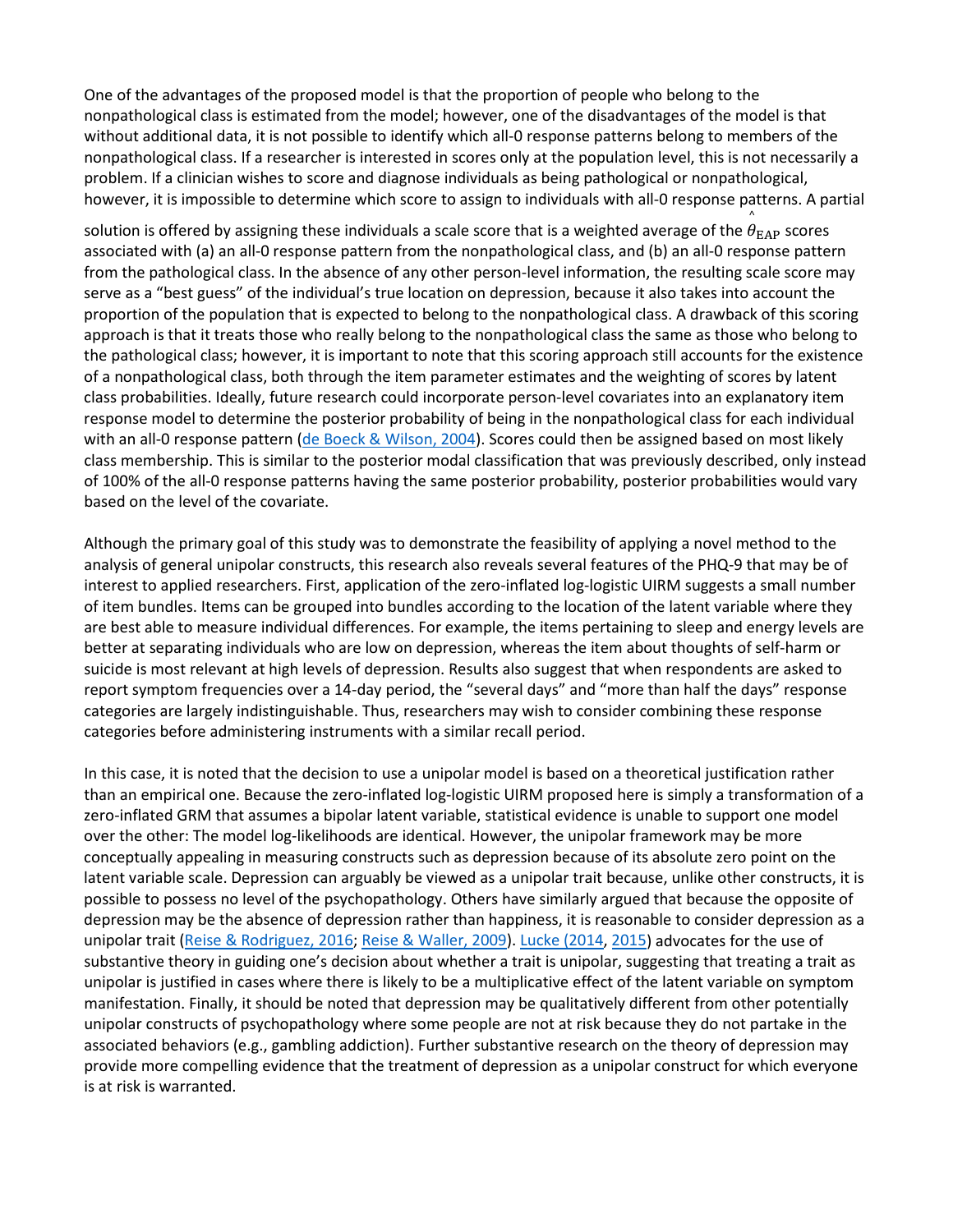# Declaration of Conflicting Interests

The author(s) declared no potential conflicts of interest with respect to the research, authorship, and/or publication of this article.

## Funding

References

The author(s) received no financial support for the research, authorship, and/or publication of this article.

| Centers for Disease Control and Prevention, & National Center for Health Statistics . (2012). National Health<br>and Nutrition Examination Survey. U. S. Department of Health and Human Services, Centers for<br>Disease Control and Prevention. Retrieved from https://wwwn.cdc.gov/nchs/nhanes/ |
|---------------------------------------------------------------------------------------------------------------------------------------------------------------------------------------------------------------------------------------------------------------------------------------------------|
| Cole, D. A., Cai, L., Martin, N. C., Findling, R. L., Youngstrom, E. A., Garber, J.,  Forehand, R.<br>(2013). Structure and measurement of depression in youths: Applying item response theory to<br>clinical data. Psychological Assessment, 23, 819-933. doi:10.1037/a0023518                   |
| de Boeck, P., Wilson, M. (2004). Explanatory item response models: A generalized linear and nonlinear<br>approach. New York, NY: Springer-Verlag.                                                                                                                                                 |
| Finkelman, M. D., Green, J. G., Gruber, M. J., Zaslavsky, A. M. (2011). A zero- and K-inflated mixture model<br>for health questionnaire data. Statistics in Medicine, 30, 1028-1043. doi:10.1002/sim.4217                                                                                        |
| Hagenaars, J., McCutcheon, A. (2002). Applied latent class analysis. Cambridge, UK: Cambridge University<br>Press.                                                                                                                                                                                |
| Klein Entink, R. H., van der Linden, W. J., Fox, J. (2009). A Box-Cox normal model for response times. British<br>Journal of Mathematical and Statistical Psychology, 62, 621-640. doi:10.1348/000711008X374126                                                                                   |
| Kocalevent, R.-D., Hinz, A., Brahler, E. (2013). Standardization of the depression screener Patient Health<br>Questionnaire (PHQ-9) in the general population. General Hospital Psychiatry, 35, 551-555.<br>doi:10.1016/j.genhosppsych.2013.04.006                                                |
| Kroenke, K., Spitzer, R. L., Williams, J. B. W. (2001). The PHQ-9: Validity of a brief depression severity<br>measure. Journal of General Internal Medicine, 16, 606-613.                                                                                                                         |
| Lee, Y.-S., Krishnan, A., Park, Y. S. (2012). Psychometric properties of the Children's Depression Inventory:<br>An item response theory analysis across age in a nonclinical, longitudinal, adolescent sample.<br>Measurement and Evaluation in Counseling and Development, 45, 84-100.          |
| Liu, L. C., Hedeker, D., Marmelstein, R. J. (2013). Modeling nicotine dependence: An application of a<br>longitudinal IRT model for the analysis of Adolescent Nicotine Dependence Syndrome Scale.<br>Nicotine & Tobacco Research, 15, 326-333. doi:10.1093/ntr/nts125                            |
| Lowe, B., Kroenke, K., Herzog, W., Grafe, K. (2004). Measuring depression outcome with a brief self-report<br>instrument: Sensitivity to change of the Patient Health Questionnaire (PHQ-9). Journal of Affective<br>Disorders, 81, 61-66.                                                        |
| Lucke, J. F. (2014). Positive trait item response models. In Millsap, R. E., van der Ark, L. A., Bolt, D. M.,<br>Woods, C. M. (Eds.), New developments in quantitative psychology: Presentations from the 77th<br>annual psychometric society meeting (pp. 199-213). New York, NY: Routledge.     |
| Lucke, J. F. (2015). Unipolar item response models. In Reise, S. P., Revicki, D. (Eds.), Handbook of item<br>response theory modeling: Applications to typical performance assessment (pp. 272-284). New<br>York, NY: Routledge.                                                                  |
| Magnus, B. E., Thissen, D. (2017). Item response modeling of multivariate count data with zero inflation,<br>maximum inflation, and heaping. Journal of Educational and Behavioral Statistics, 42, 531-558.                                                                                       |
| Martin, A., Rief, W., Klaiberg, A., Braehler, E. (2006). Validity of the Brief Patient Health Questionnaire<br>Mood Scale (PHQ-9) in the general population. General Hospital Psychiatry, 28, 71-77.<br>doi:10.1016/j.genhosppsych.2005.07.003                                                    |
| Molenaar, D. (2015). Heteroscedastic latent trait models for dichotomous data. Psychometrika, 80, 625-<br>644.                                                                                                                                                                                    |